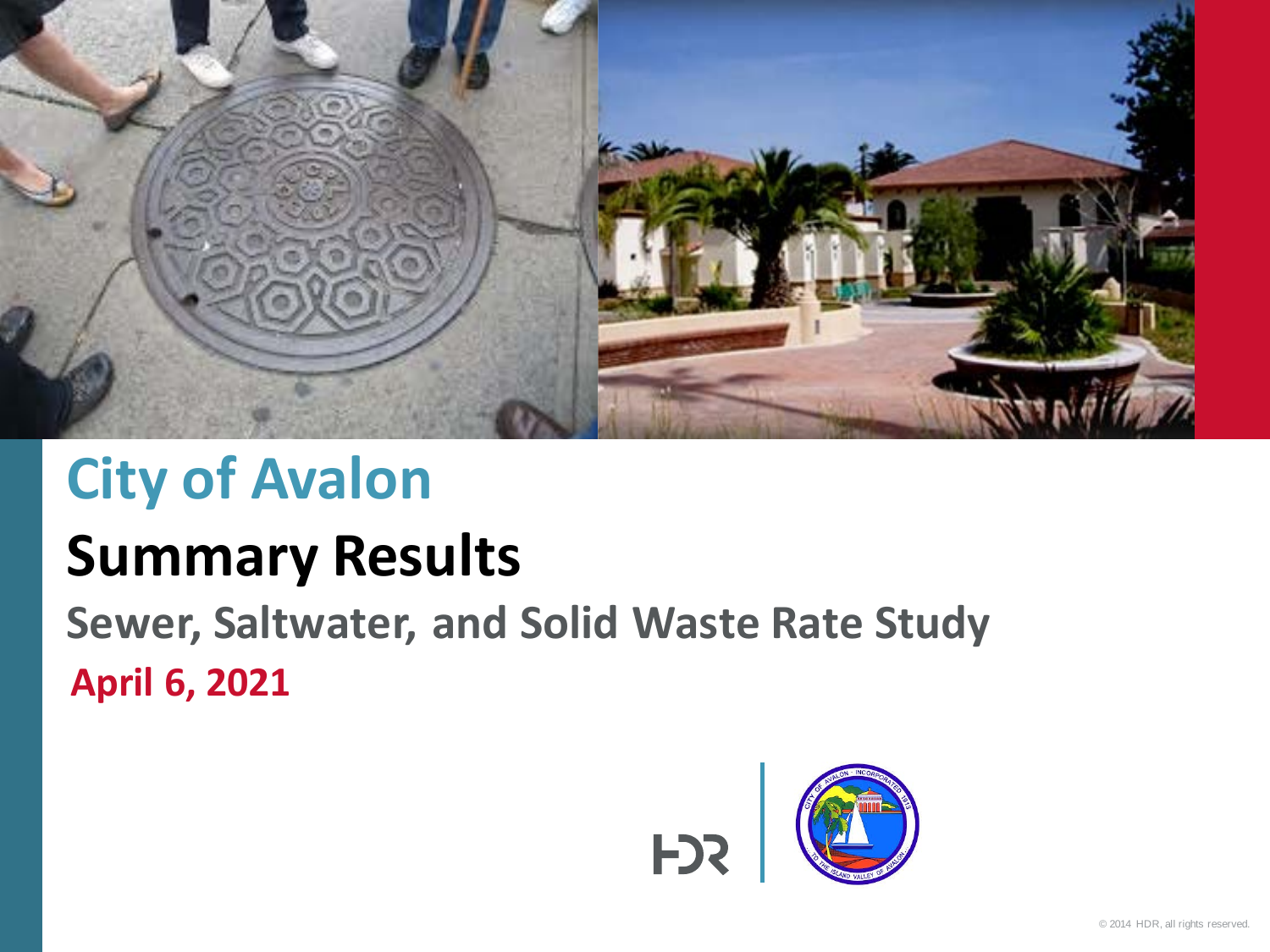#### **Overview of the Presentation**

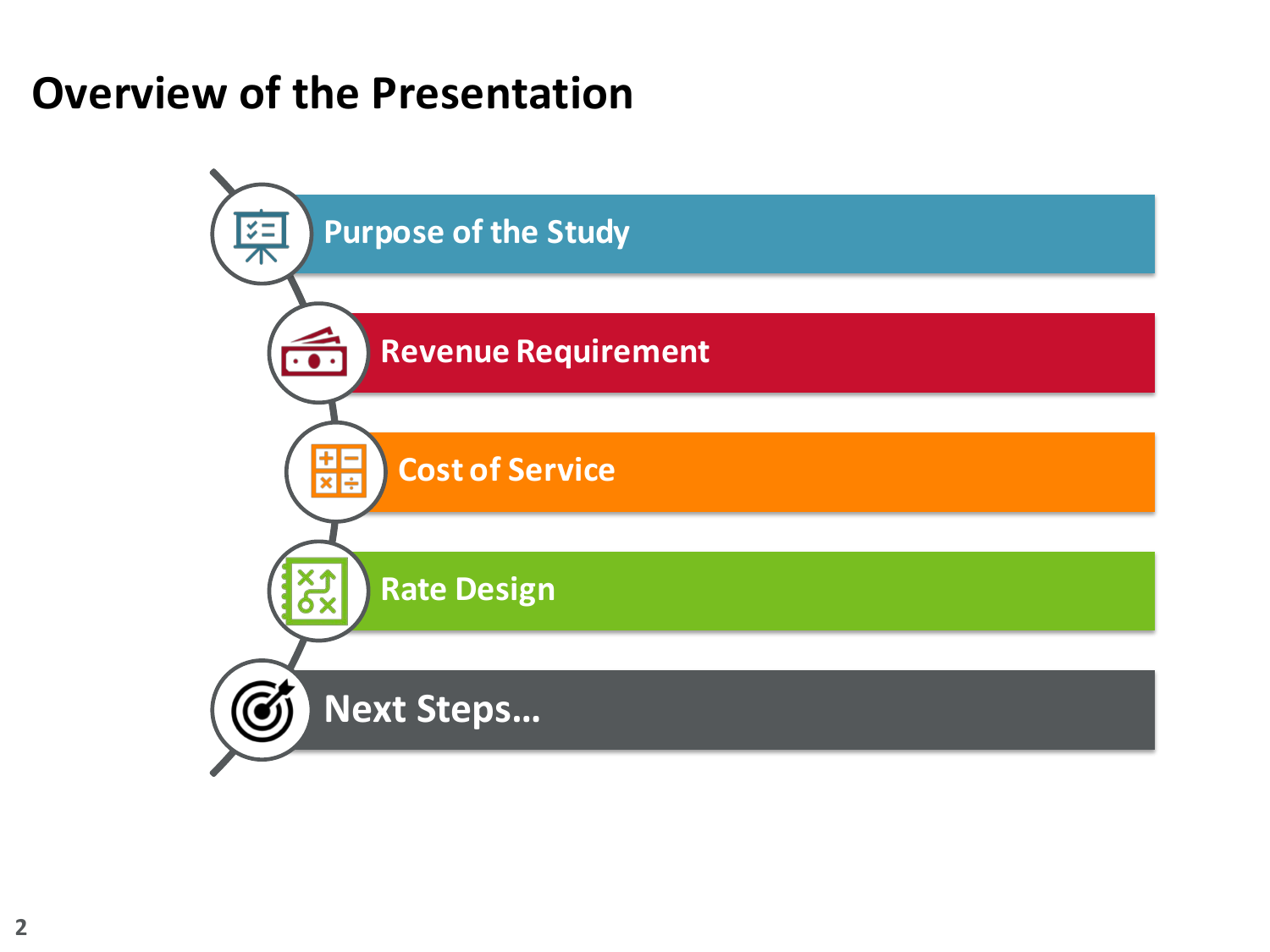### **Purpose of the Study**

- Provide sufficient revenue to operate and maintain the City's sewer, saltwater, and solid waste utilities
- Develop proportional and cost-based rates o Meet the requirements and intent of Proposition 218
- Reflect prudent financial planning criteria o Meeting O&M expense obligations o Funding necessary capital improvement projects o Maintaining adequate cash reserves



 Develop the study using generally accepted methodologies tailored to the City's system and customer characteristics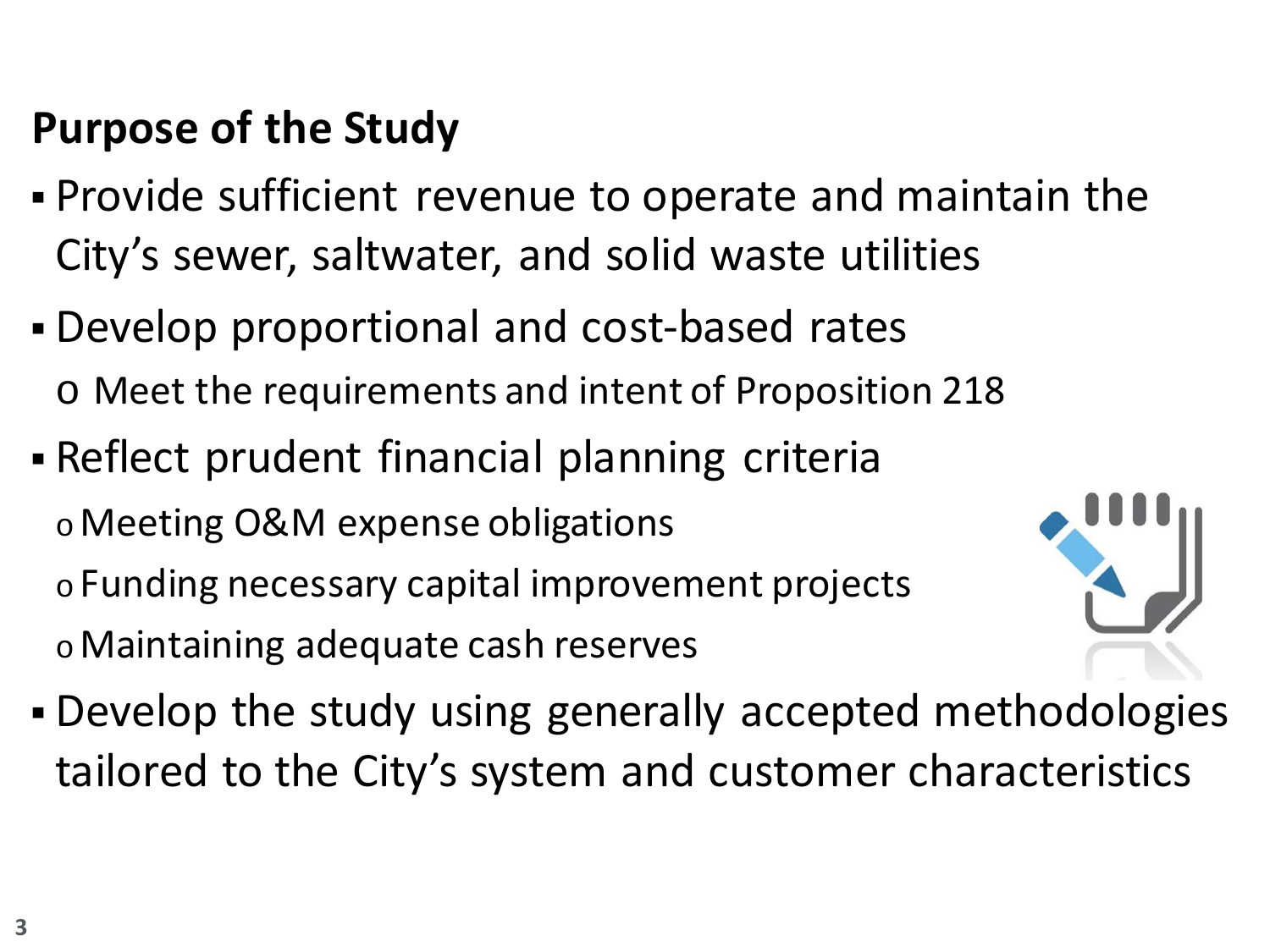#### **Developing Cost-Based Rates**

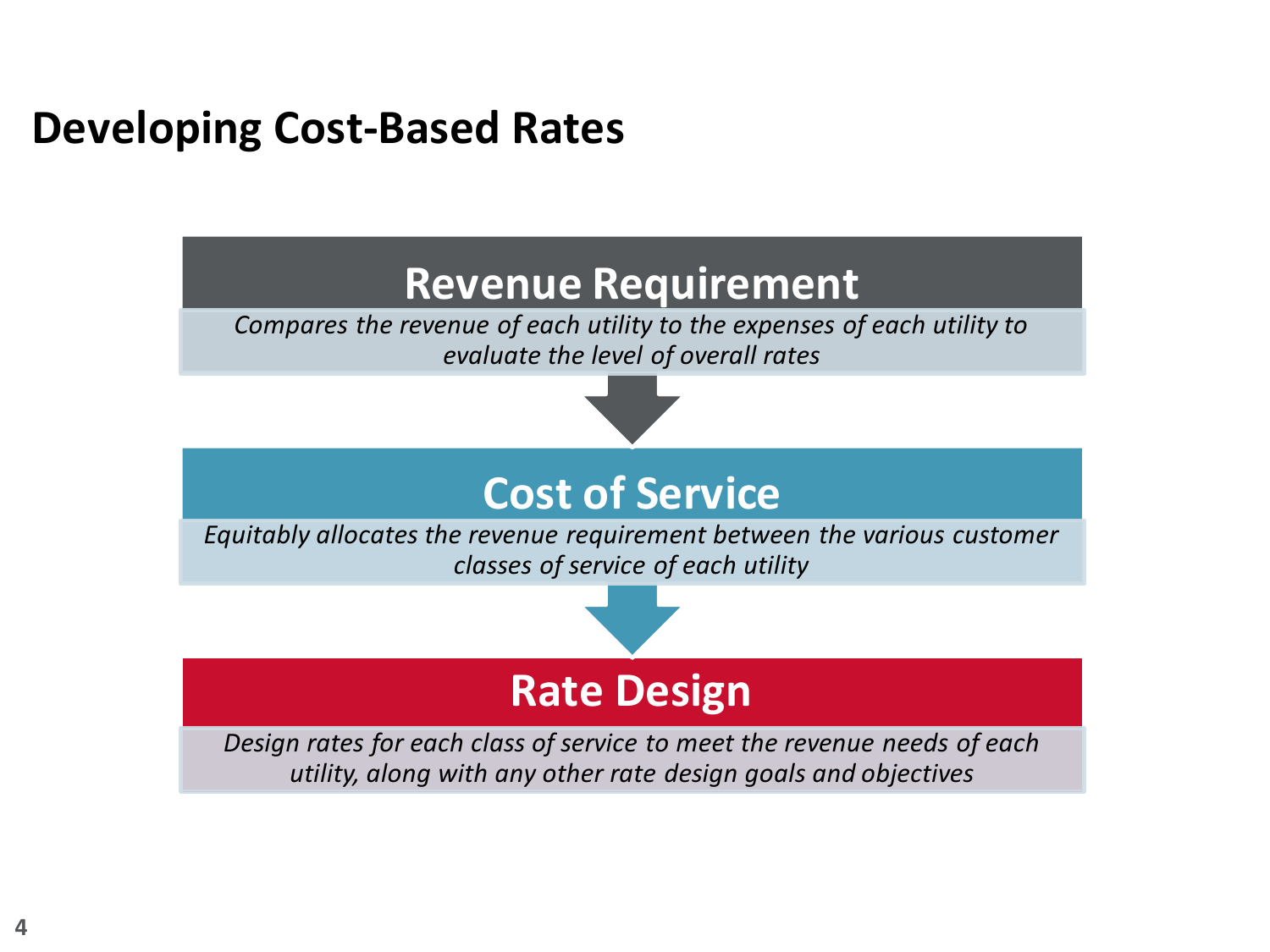**Revenue Requirement**

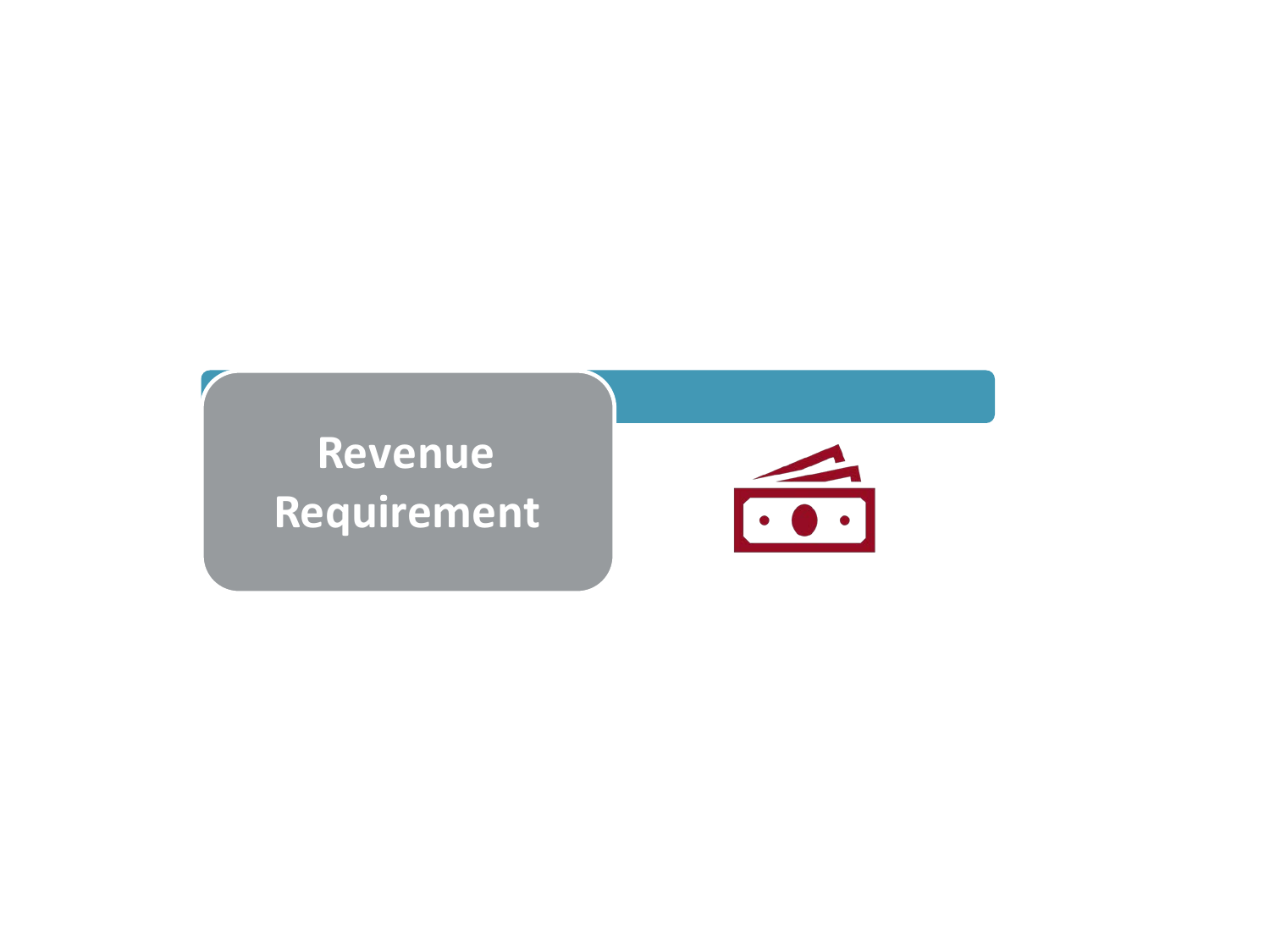#### **Revenue Requirement - Overview**

| Compares utility<br>revenues to expenses        | • Determines the level of revenue adjustment<br>necessary to maintain each utility                            |
|-------------------------------------------------|---------------------------------------------------------------------------------------------------------------|
| Uses prudent financial<br>planning criteria     | • Adequate funding of renewal and replacements<br>Maintaining sufficient ending reserve balances<br>$\bullet$ |
| Reviews a specific<br>time period               | • Typically a three to ten year period                                                                        |
| Utility is analyzed on a<br>"stand-alone basis" | • No transfer of funds from other City funds<br>Rates need to support operations and capital<br>$\bullet$     |
| Utilizes the "cash"<br>basis" methodology       | • Generally accepted method for municipal<br>utilities                                                        |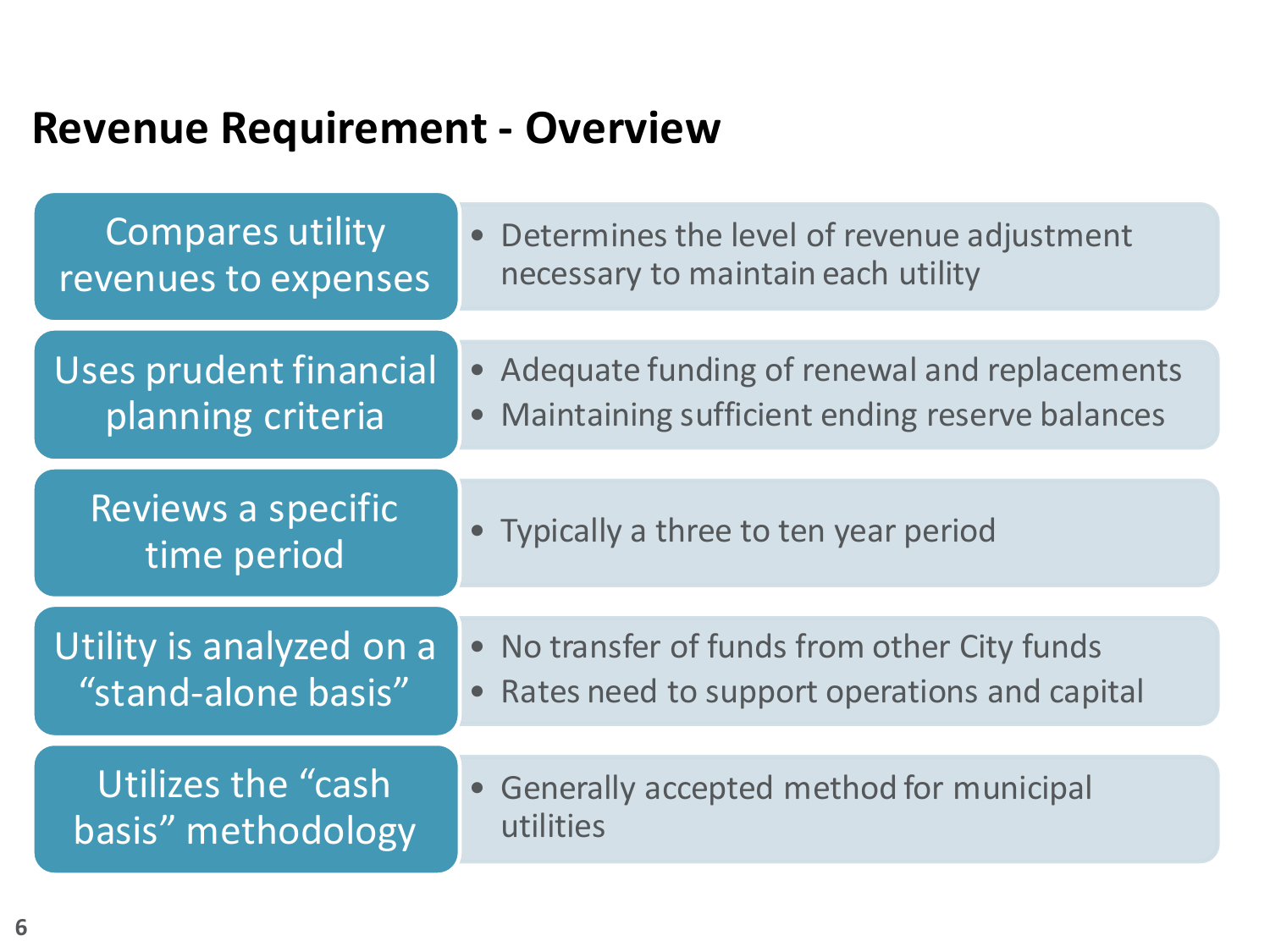#### **Revenue Requirement - Key Assumptions**

- O&M expenses based on the FY 2020-21 budget projected through FY 2025-26
	- $\circ$  Solid waste impacted by annual funding of future closure costs, cost of unfunded mandates, and future landfill expansion costs
- Capital improvement plan for FY 2020-21 through FY 2025-26 o Sewer – substantial level of infrastructure investment needed
- Maintain target financial metrics
	- o Fully fund annual operating expenses
	- o Provide adequate level of funding for annual capital projects
	- o Maintain target minimum cash reserve levels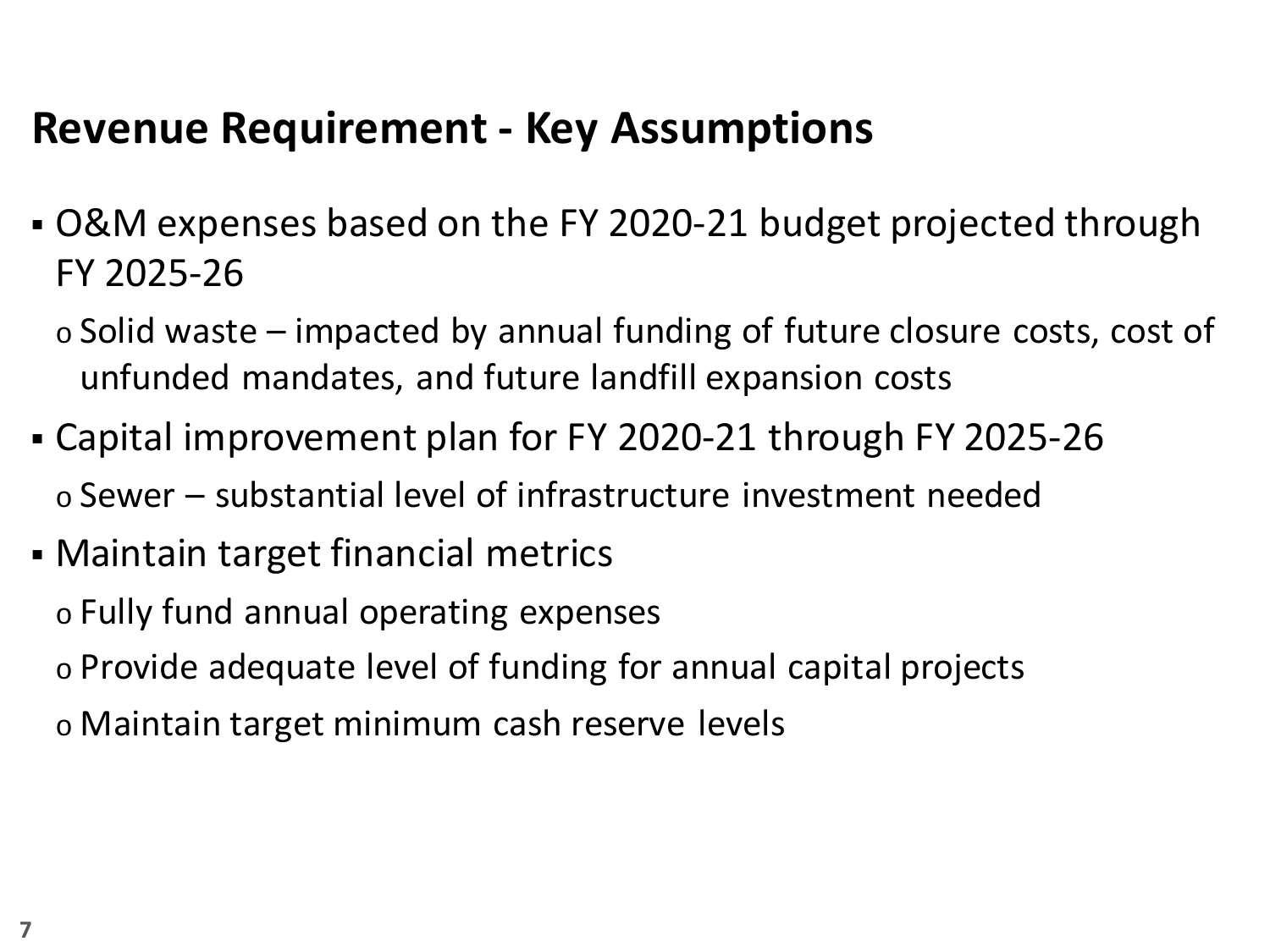### **Summary of the Revenue Requirement Analyses**

|                                     | <b>FY</b><br>2020-21 | <b>FY</b><br>2021-22 | <b>FY</b><br>2022-23 | <b>FY</b><br>2023-24 | <b>FY</b><br>2024-25 | <b>FY</b><br>2025-26 |
|-------------------------------------|----------------------|----------------------|----------------------|----------------------|----------------------|----------------------|
| <b>Sewer</b>                        |                      | 7.0%                 | 7.0%                 | 3.5%                 | 3.0%                 | 3.0%                 |
| <b>Monthly Res Sewer Bill</b>       | \$72.75              | \$77.84              | \$83.29              | \$86.21              | \$88.79              | \$91.46              |
| <b>Solid Waste</b>                  |                      | 19.5%                | 19.5%                | 9.5%                 | 3.0%                 | 3.0%                 |
| <b>Monthly Res Solid Waste Bill</b> | \$46.63              | \$55.72              | \$66.58              | \$72.91              | \$75.10              | \$77.35              |
| <b>Saltwater</b>                    |                      | 2.5%                 | 2.5%                 | 2.5%                 | 2.5%                 | 2.5%                 |
| <b>Monthly Res Saltwater Bill</b>   | \$22.13              | \$22.69              | \$23.25              | \$23.84              | \$24.43              | \$25.04              |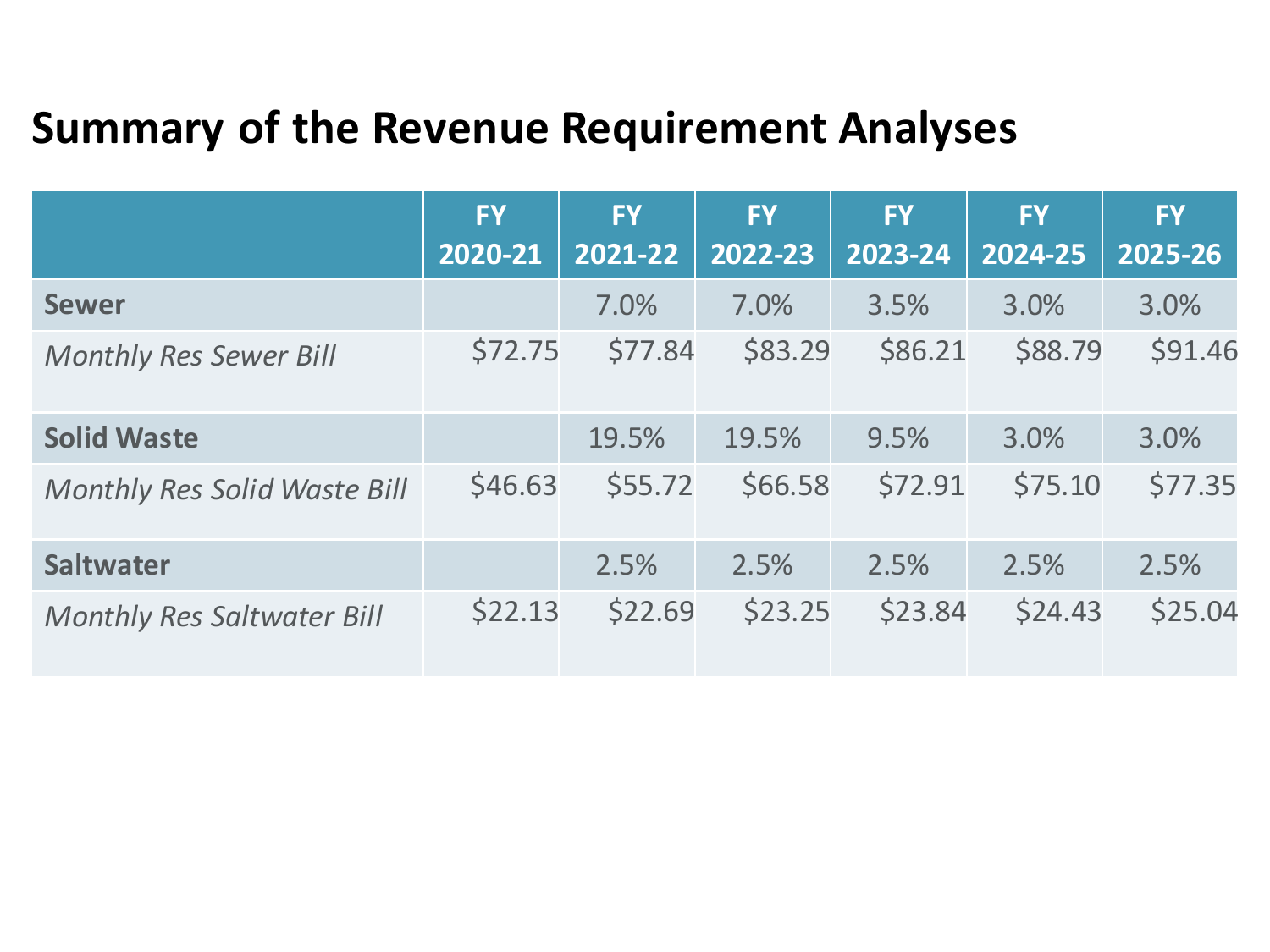#### **Cost of Service**

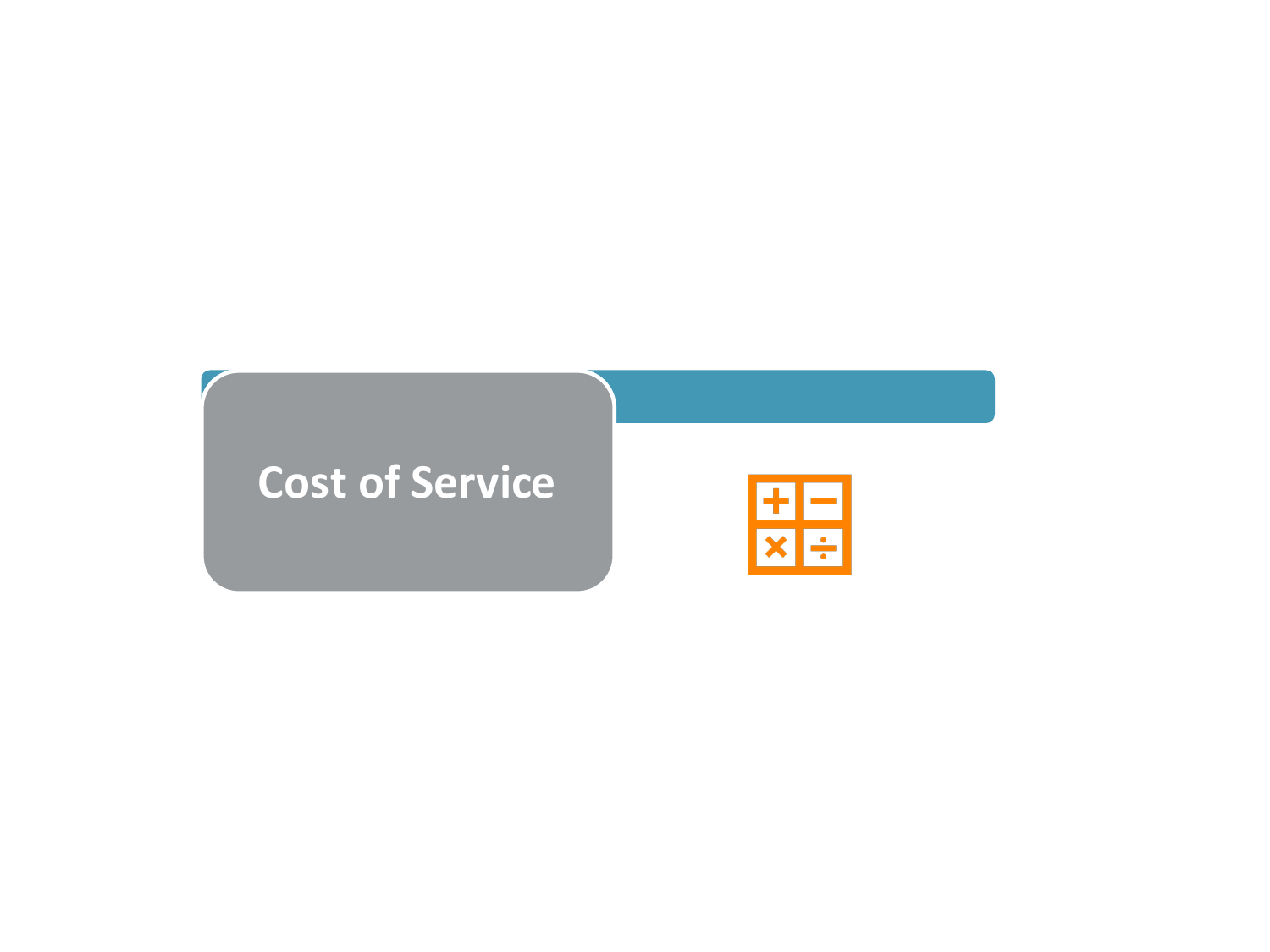#### **Overview of the Cost of Service**

**What is cost of service?**

• Analysis to equitably allocate the revenue requirement to the customer classes of service

**Why cost of service**

• Generally accepted as "fair and equitable"

- Avoids subsidies
- Revenues reflect costs

**Objectives of Cost of Service**

• Determine if subsidies exist

• Develop average unit costs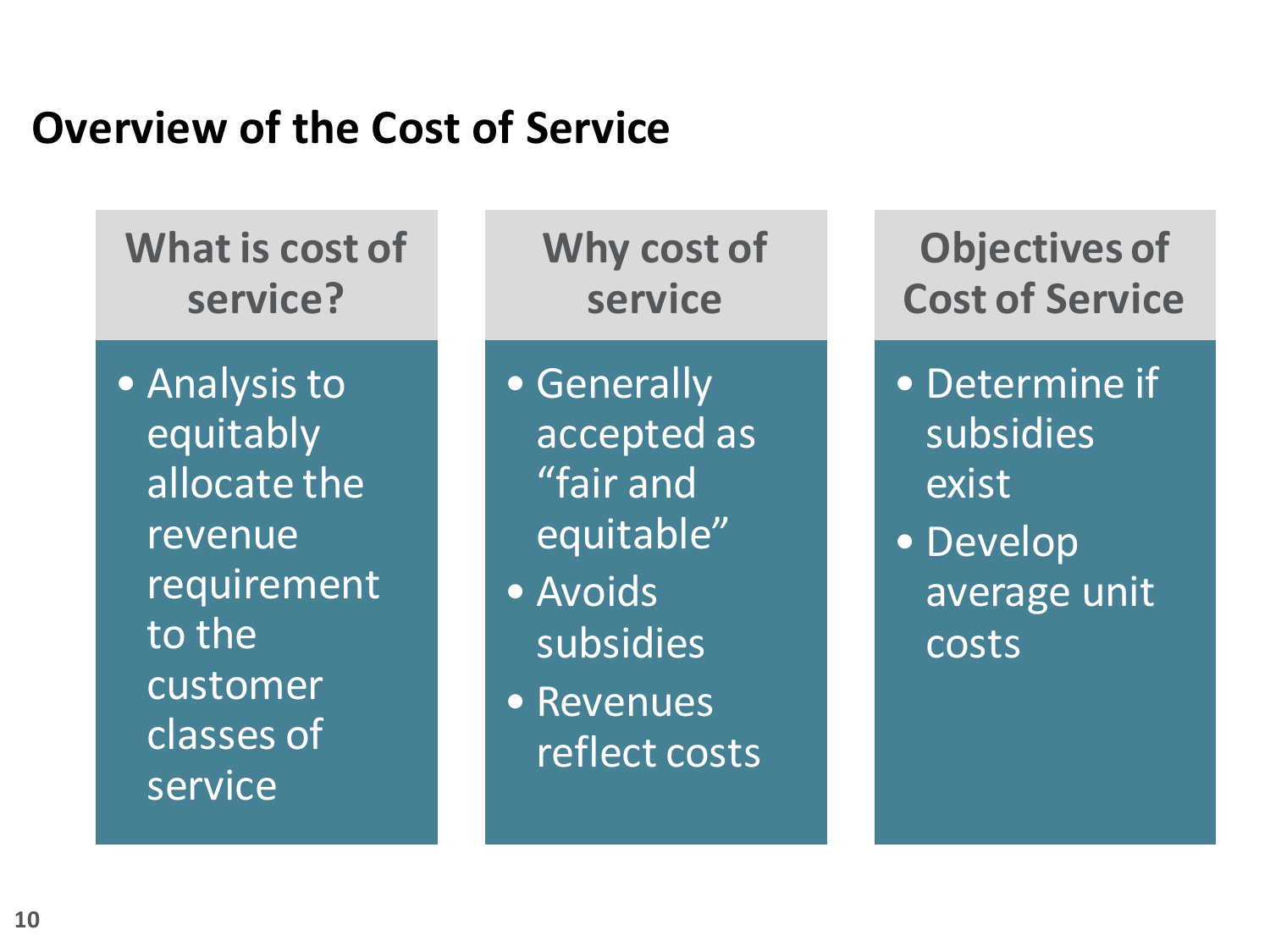#### **Summary of the Cost of Service Analysis**

- Maintained the same approach as the prior rate study
- Developed an analysis to equitably and proportionally allocate costs between the customer classes (i.e., rate schedules) of each utility
	- $\circ$  Sewer per equivalent unit based on industry standard flow assumptions by customer type
	- $\circ$  Solid Waste based on estimated trash generation estimates by customer type
	- $\circ$  Saltwater based on the estimated consumption equivalencies by customer type
- Analysis provides the basis for proposed rates that meet the intent and requirements of Proposition 218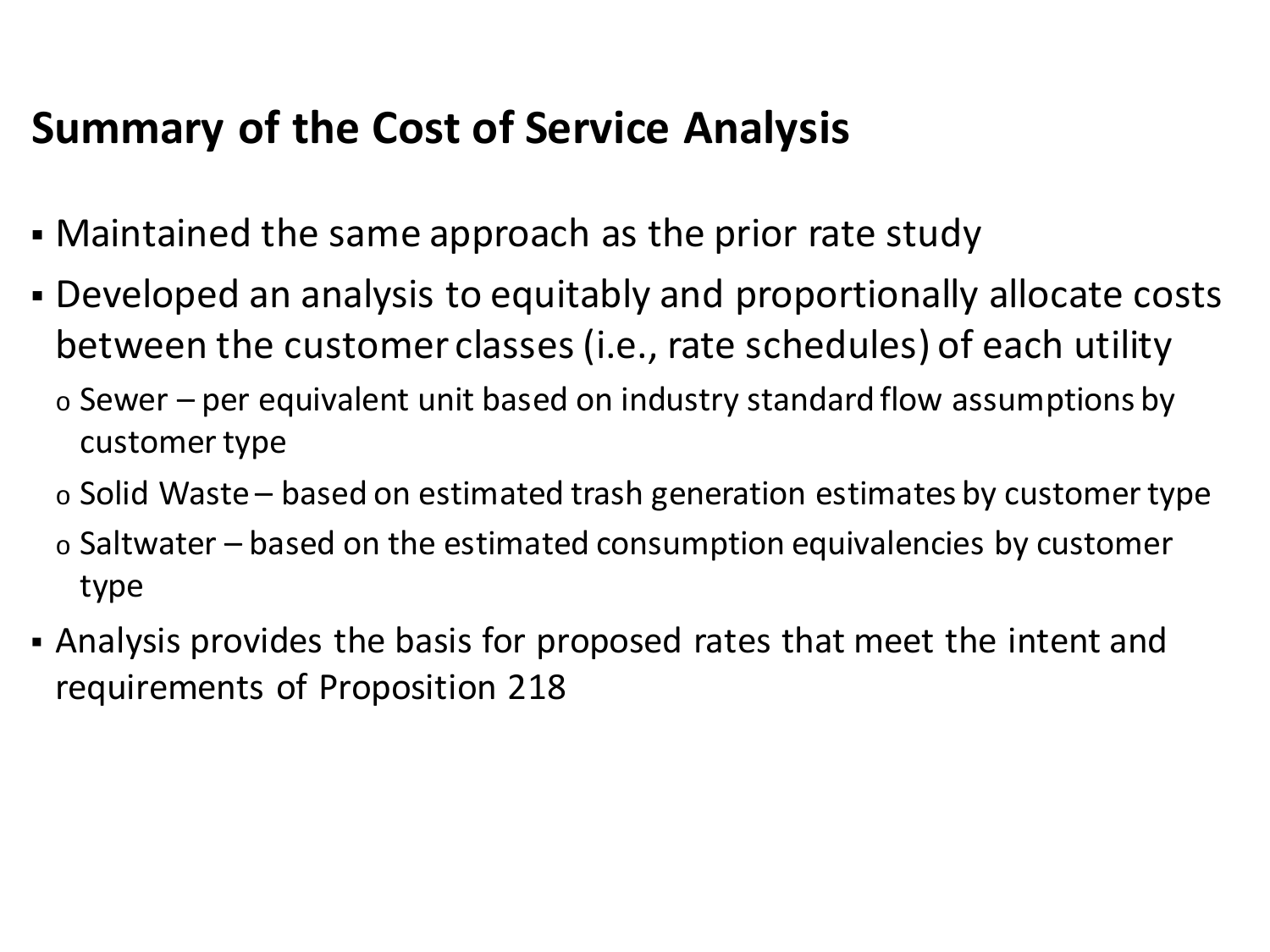## **Rate Design**

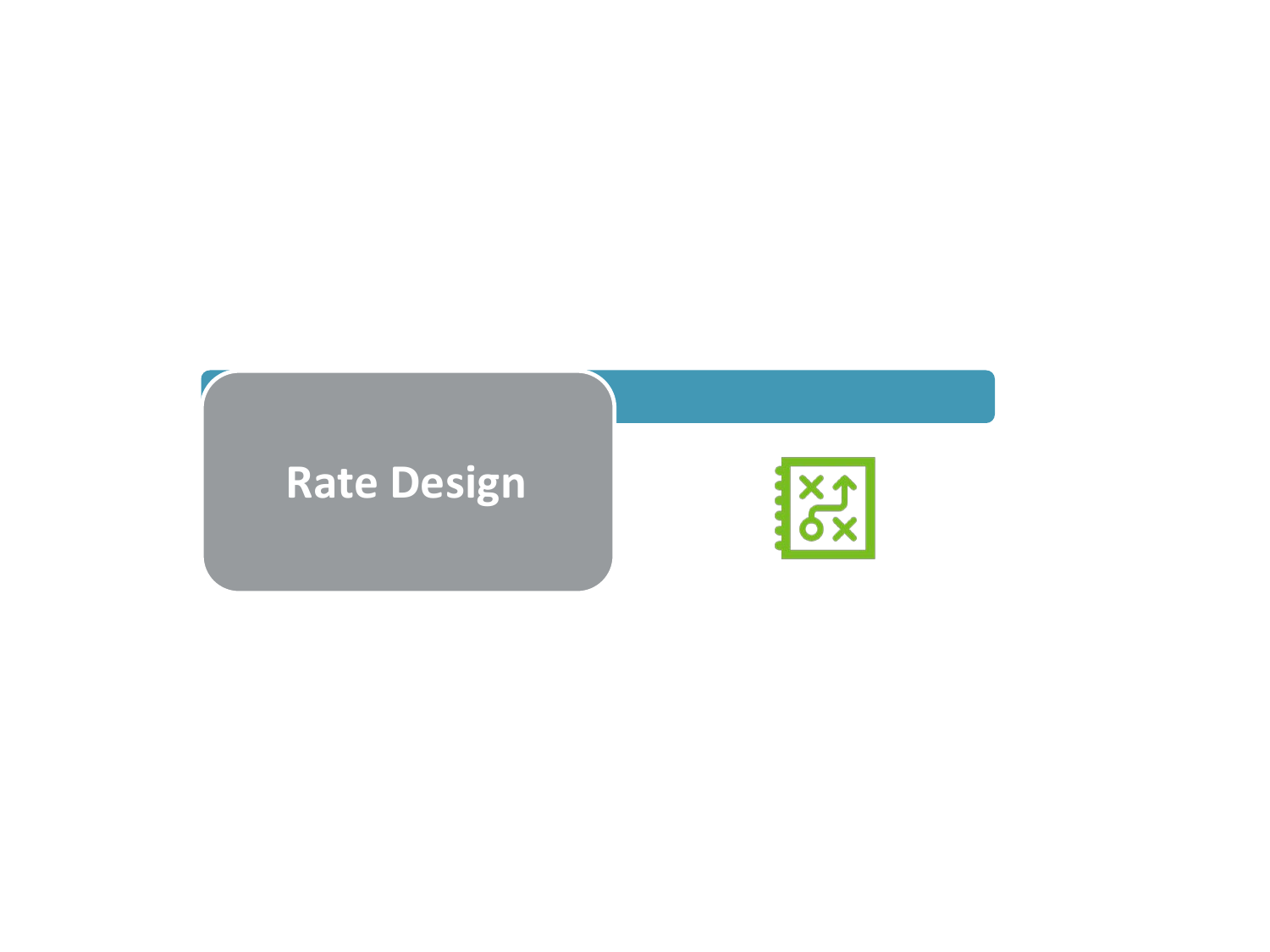### **Rate Design Key Assumptions**

- No rate structure design changes are proposed at this time o Only the level of proposed rates has been adjusted
- Proposed rates are based on the revenue requirement and cost of service analysis
- Rate transition plan

|                    | FY 2021-<br>22 | FY 2022-<br>23 | FY 2023-<br>24 | FY 2024-<br>25 | FY 2025-<br>26 |
|--------------------|----------------|----------------|----------------|----------------|----------------|
| <b>Sewer</b>       | 7.0%           | 7.0%           | 3.5%           | 3.0%           | 3.0%           |
| <b>Solid Waste</b> | 19.5%          | 19.5%          | 9.5%           | 3.0%           | 3.0%           |
| <b>Saltwater</b>   | 2.5%           | 2.5%           | 2.5%           | 2.5%           | 2.5%           |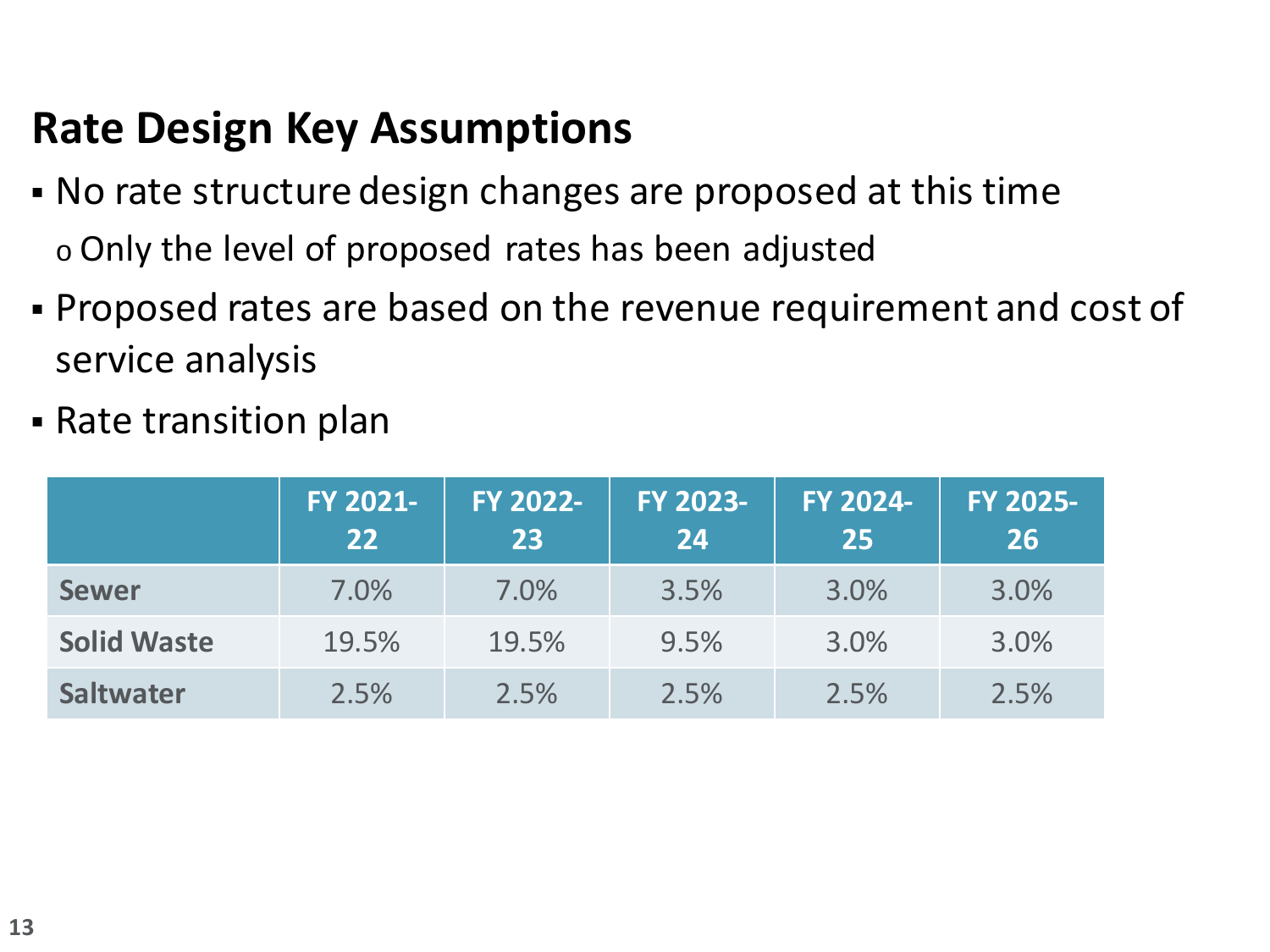### **Rate Design – Present and Proposed Annual Sewer Rates**

|                                          | FY 2020-<br>21 | FY 2021-<br>22 | <b>FY 2022-</b><br>23 | FY 2023-<br>24 | FY 2024-<br>25 | FY 2025-<br>26 |
|------------------------------------------|----------------|----------------|-----------------------|----------------|----------------|----------------|
| <b>Residential</b>                       | \$873.00       | \$934.10       | \$999.50              | \$1,034.50     | \$1,065.55     | \$1,097.50     |
| <b>Commercial</b>                        |                |                |                       |                |                |                |
| <b>Public Shower</b>                     | \$289.80       | \$310.10       | \$331.80              | \$343.40       | \$353.70       | \$364.30       |
| Hotel                                    | 480.15         | 513.75         | 549.70                | 568.95         | 586.05         | 603.60         |
| Laundries                                | 1,178.55       | 1,261.05       | 1,349.30              | 1,396.55       | 1,438.50       | 1,481.60       |
| Shops / Offices                          | 873.00         | 934.10         | 999.50                | 1,034.50       | 1,065.55       | 1,097.50       |
| Other Combined Shops /<br><b>Offices</b> | 558.70         | 597.80         | 639.65                | 662.05         | 681.95         | 702.35         |
| <b>Take-out Restaurant</b>               | 1,325.20       | 1,417.95       | 1,517.20              | 1,570.35       | 1,617.50       | 1,666.00       |
| Churches                                 | 1,764.90       | 1,888.40       | 2,020.65              | 2,091.40       | 2,154.15       | 2,218.75       |
| Bar / Restaurant (<100)                  | 2,624.95       | 2,808.65       | 3,005.30              | 3,110.55       | 3,203.90       | 3,300.00       |
| Bar / Restaurant (>100)                  | 3,925.05       | 4,199.75       | 4,493.80              | 4,651.15       | 4,790.75       | 4,934.40       |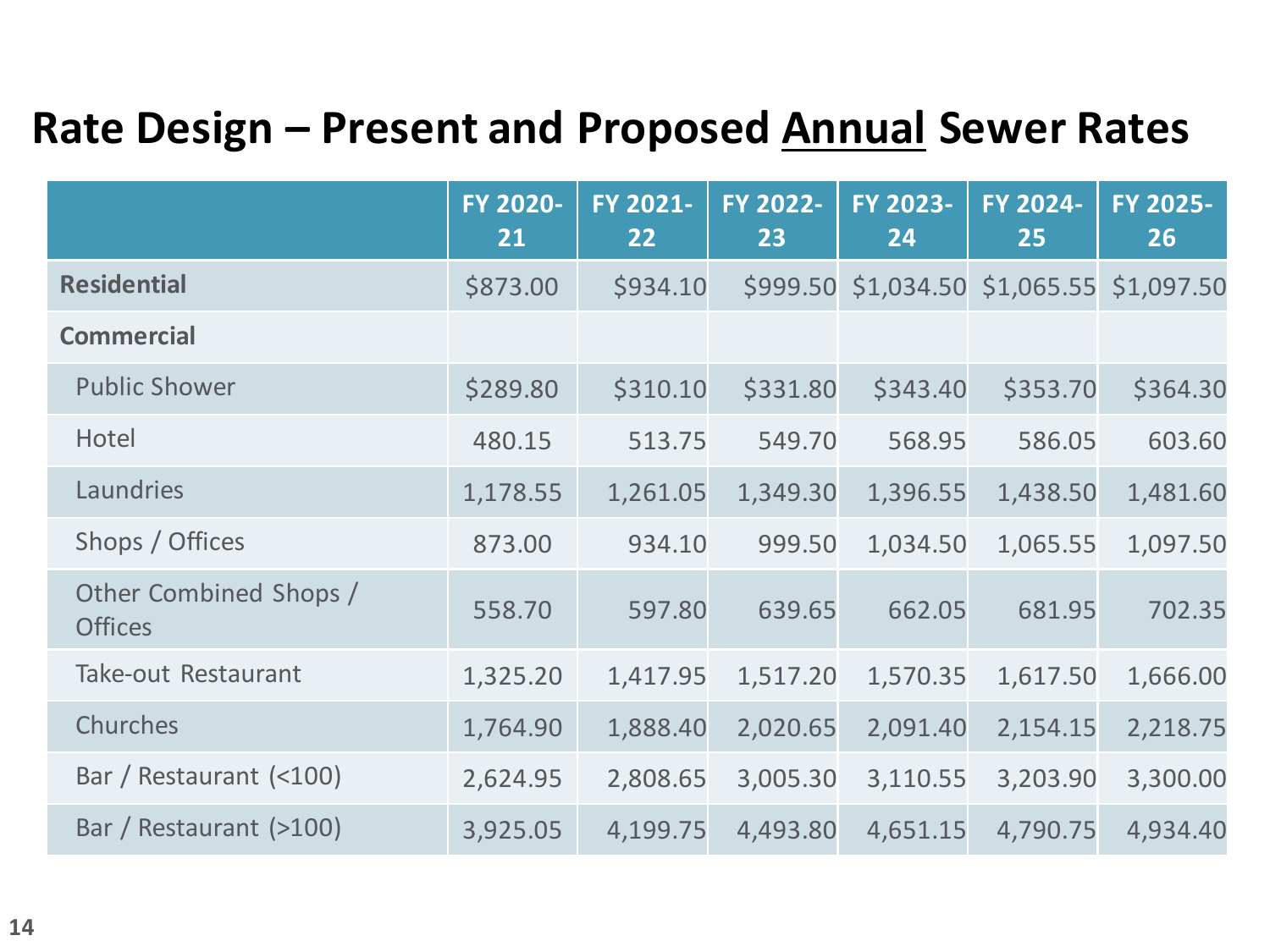#### **Rate Design – Present and Proposed Annual Solid Waste Rates**

|                                      | FY 2020-<br><u>21</u> | FY 2021-<br>22 | FY 2022-<br>23 | FY 2023-<br>24 | FY 2024-<br>25 | FY 2025-<br><b>26</b> |
|--------------------------------------|-----------------------|----------------|----------------|----------------|----------------|-----------------------|
| <b>Residential</b>                   | \$559.51              | \$668.60       | \$799.00       | \$874.90       | \$901.15       | \$928.20              |
| <b>Res &gt; 10 Units</b>             | 447.69                | 535.00         | 639.35         | 700.10         | 721.10         | 742.75                |
| <b>Shops / Office</b>                | 884.15                | 1,056.55       | 1,262.60       | 1,382.55       | 1,424.05       | 1,466.75              |
| <b>Grocer</b>                        | 2,652.45              | 3,169.70       | 3,787.80       | 4,147.65       | 4,272.10       | 4,400.25              |
| <b>Gathering Space</b>               | 442.10                | 528.30         | 631.30         | 691.25         | 712.00         | 733.35                |
| <b>Restaurants &lt; 100</b><br>seats | 3,536.60              | 4,226.25       | 5,050.35       | 5,530.15       | 5,696.05       | 5,866.95              |
| <b>Restaurants &gt; 100</b><br>seats | 7,073.20              | 8,452.45       | 10,100.70      | 11,060.25      | 11,392.05      | 11,733.80             |
| <b>Restaurants - Take Out</b>        | 1,768.30              | 2,113.10       | 2,525.15       | 2,765.05       | 2,848.00       | 2,933.45              |
| <b>Hotel Room</b>                    | 213.23                | 254.80         | 304.50         | 333.45         | 343.45         | 353.75                |
| <b>Grease Removal</b>                | \$2.56                | \$3.06         | \$3.66         | \$4.01         | \$4.13         | \$4.25                |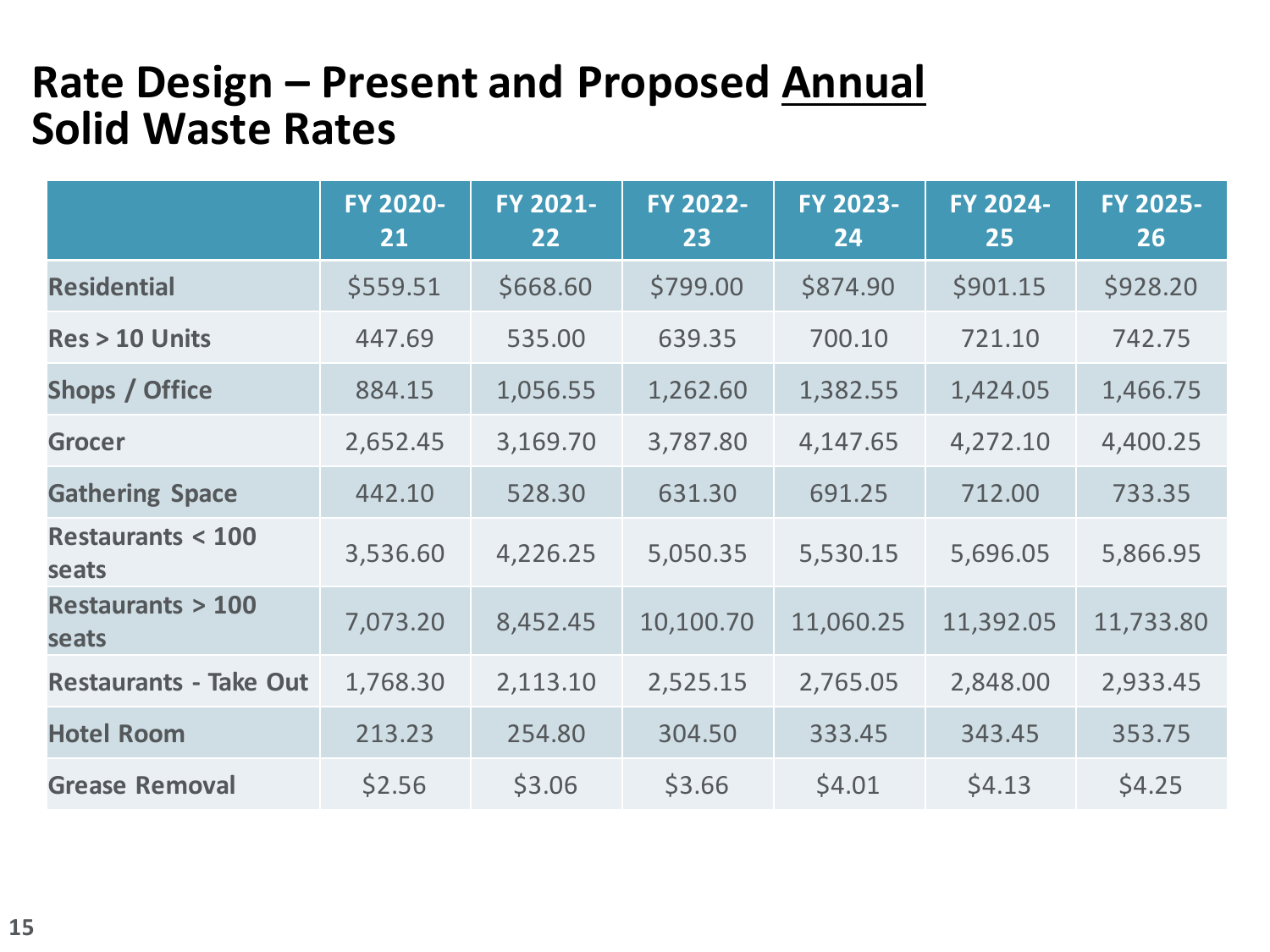#### **Rate Design – Present and Proposed Annual Saltwater Rates**

|                    | FY 2020-<br>21 | FY 2021-<br>$22 \overline{)}$ | FY 2022-<br>23 | FY 2023-<br>24 | FY 2024-<br>25 <sub>1</sub> | FY 2025-<br><b>26</b> |
|--------------------|----------------|-------------------------------|----------------|----------------|-----------------------------|-----------------------|
| <b>Residential</b> | \$265.60       | \$272.30                      | \$279.10       | \$286.10       | \$293.25                    | \$300.60              |
| <b>Commercial</b>  | \$265.60       | \$272.30                      | \$279.10       | \$286.10       | \$293.25                    | \$300.60              |
| <b>Hotel</b>       | \$146.10       | \$149.75                      | \$153.50       | \$157.35       | \$161.30                    | \$165.35              |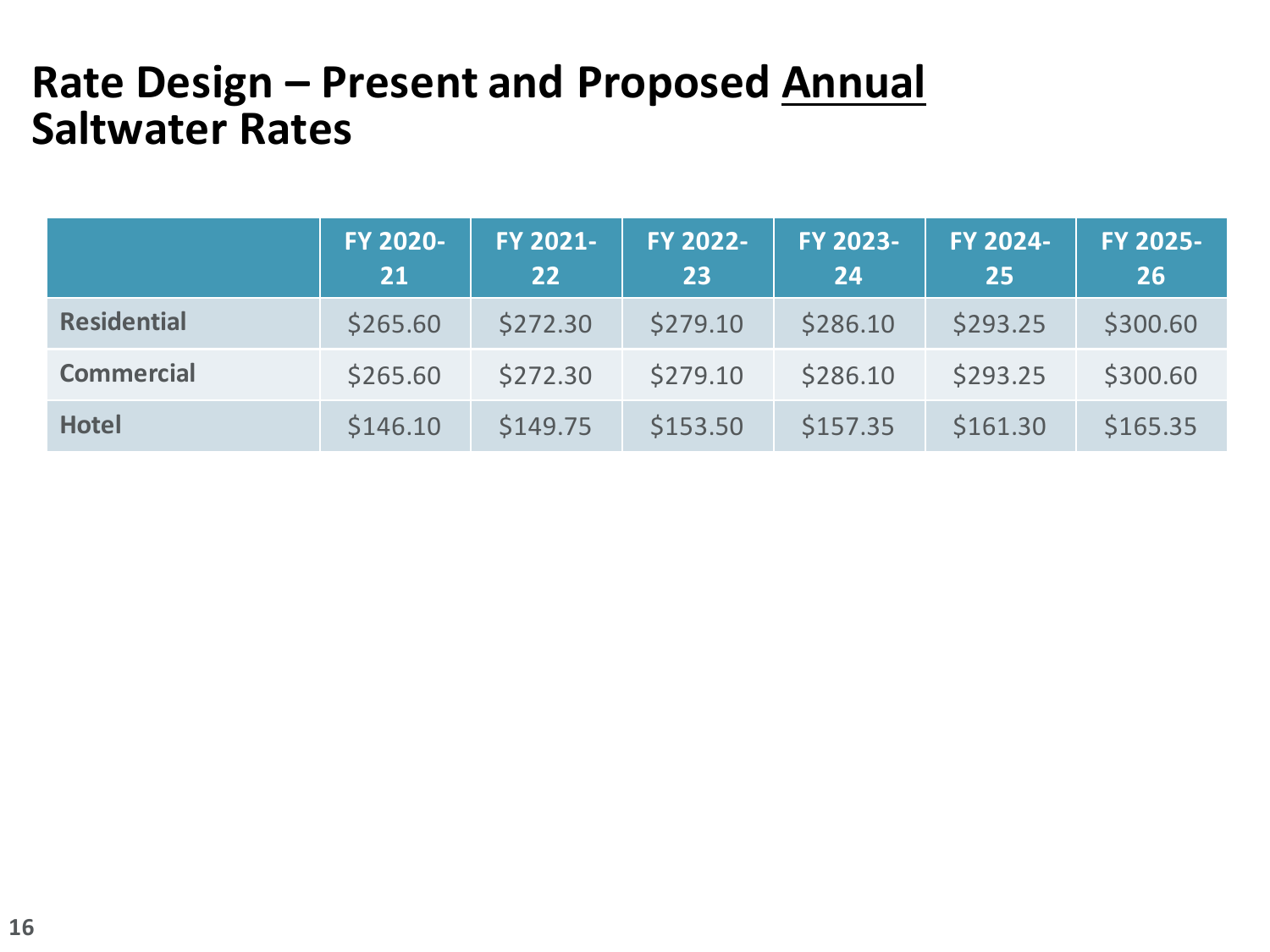#### **Next Steps**

- Incorporate Council input regarding study results  $\circ$  Develop final proposed rates (FY 2021-22 – FY 2025-26)
- Gain Council direction to set public hearing and send Proposition 218 notice to customers
- Public hearing (06.01.21)

oPresent final proposed rates

<sup>o</sup>Council may adopt the proposed rates if no majority protest

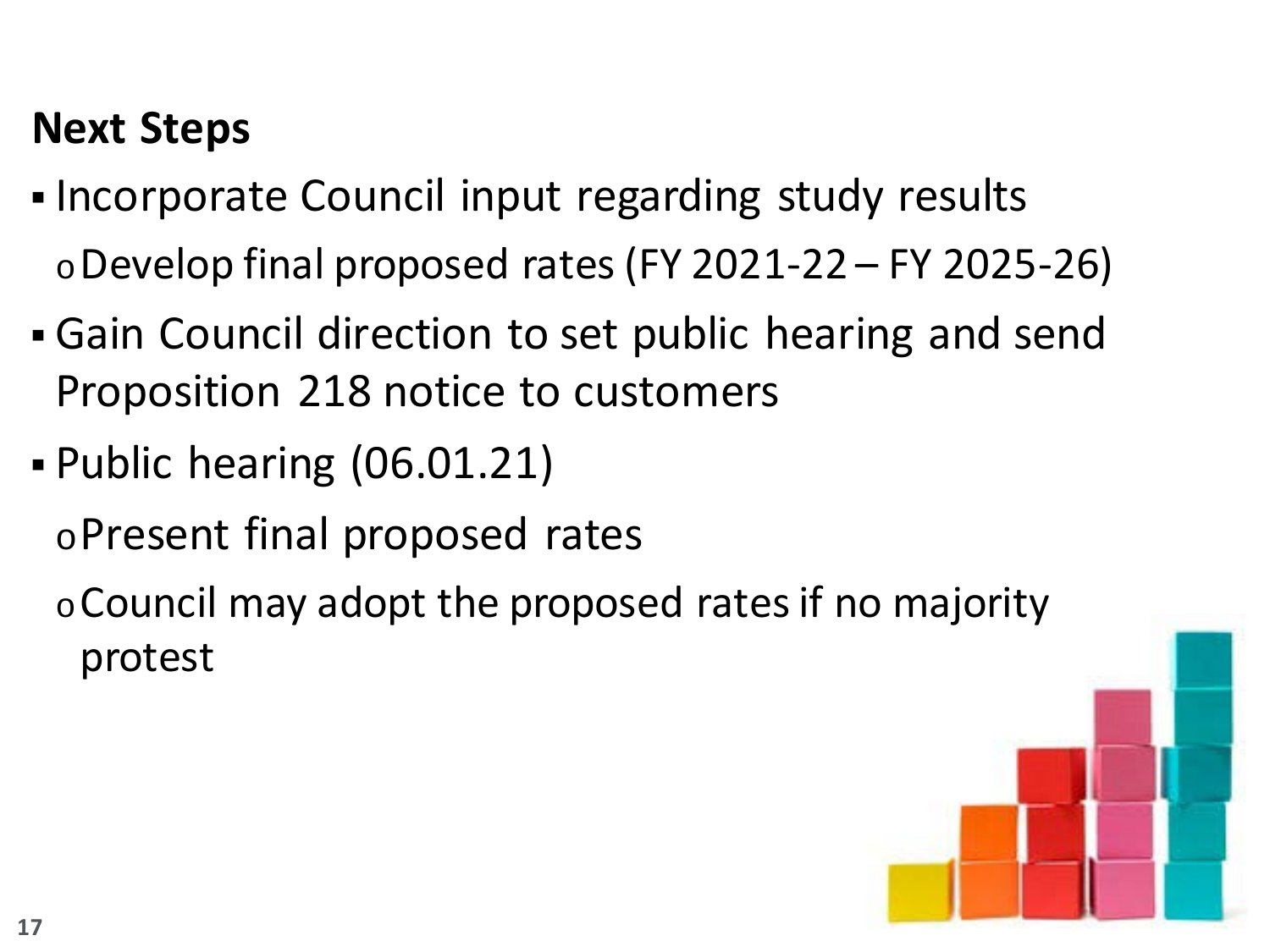**Thank you for your input!**

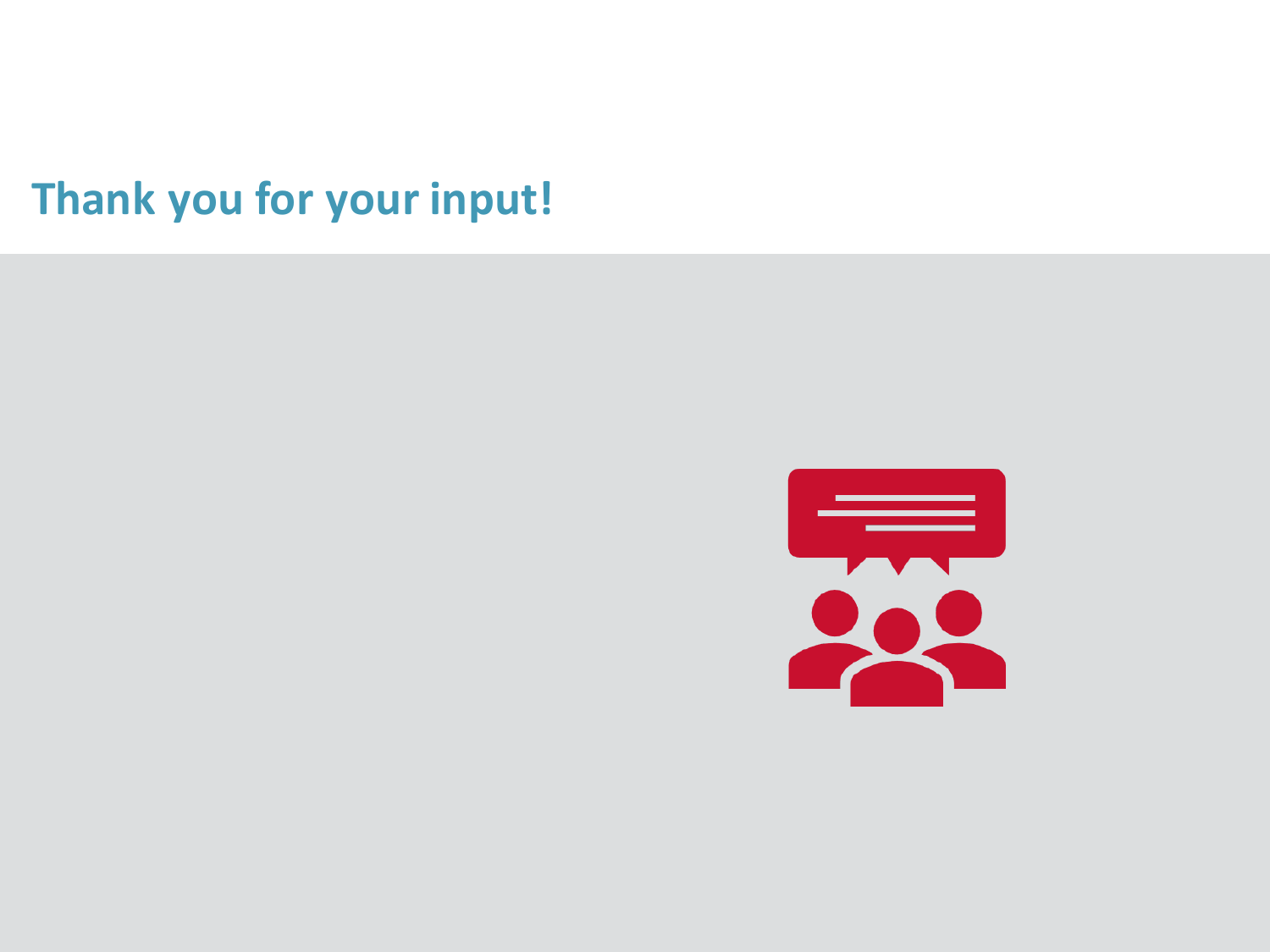#### **Revenue Requirement – Sewer Capital**

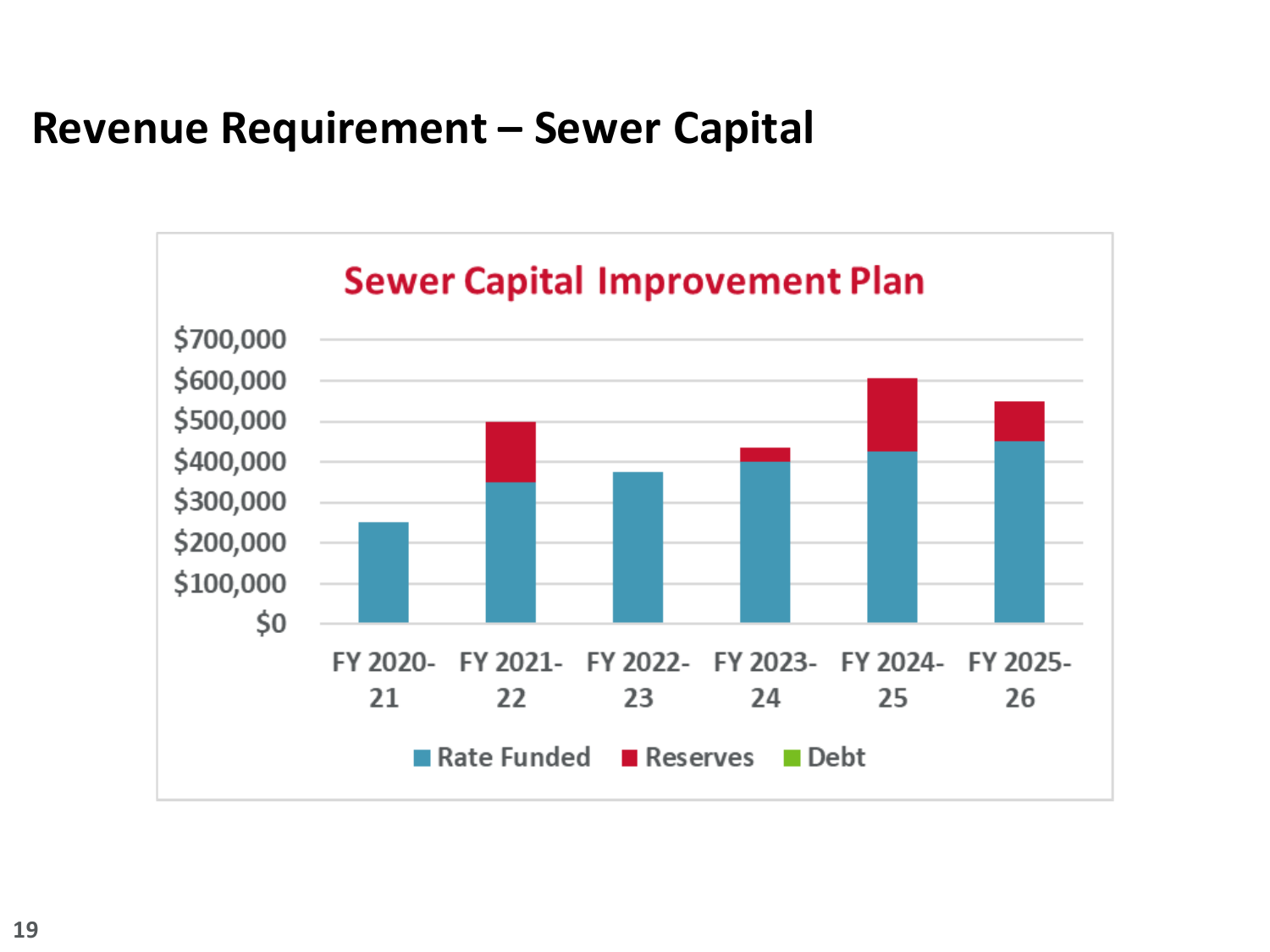#### **Revenue Requirement – Sewer Summary**



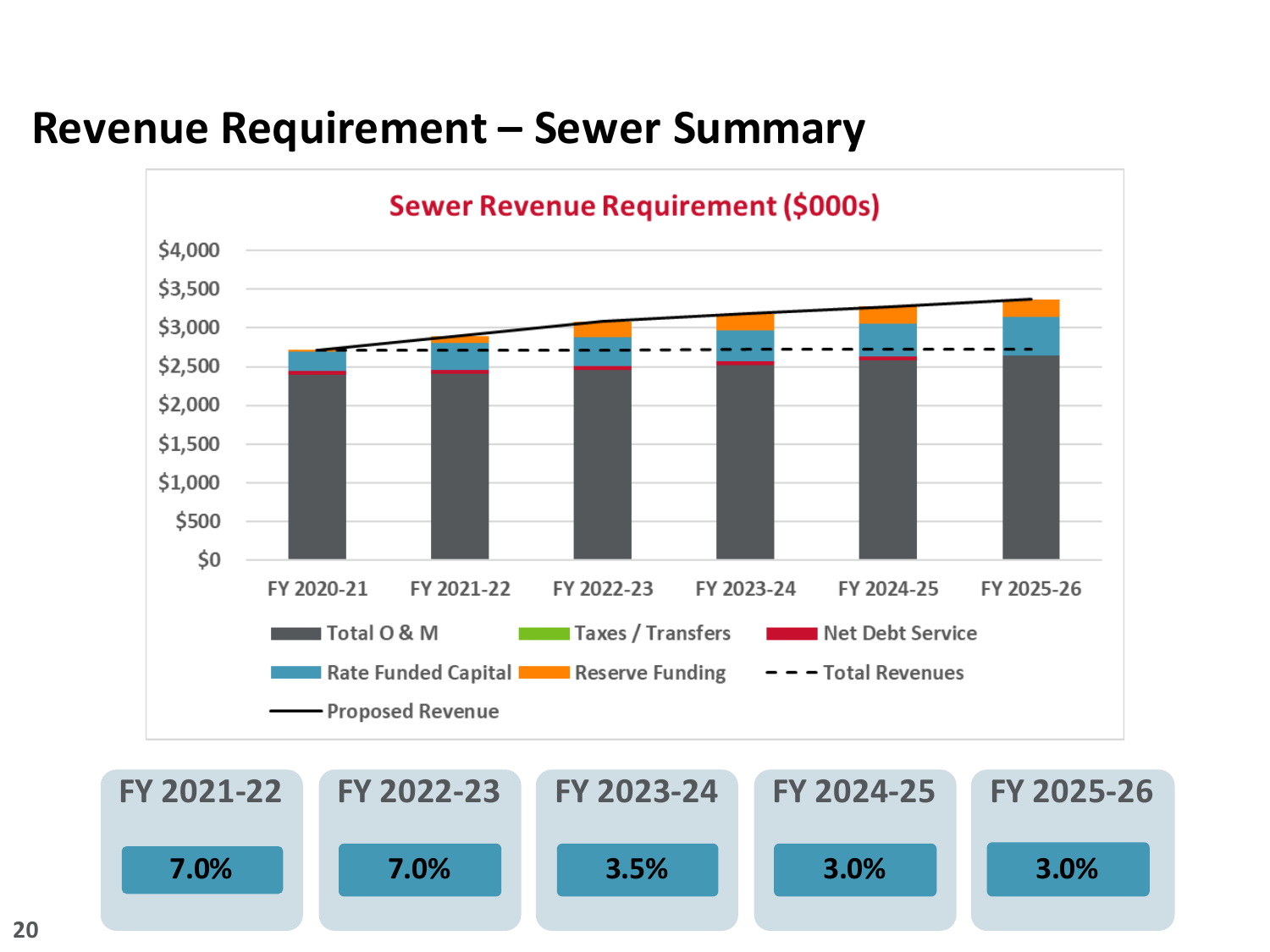#### **Revenue Requirement – Sewer Cash Reserves**

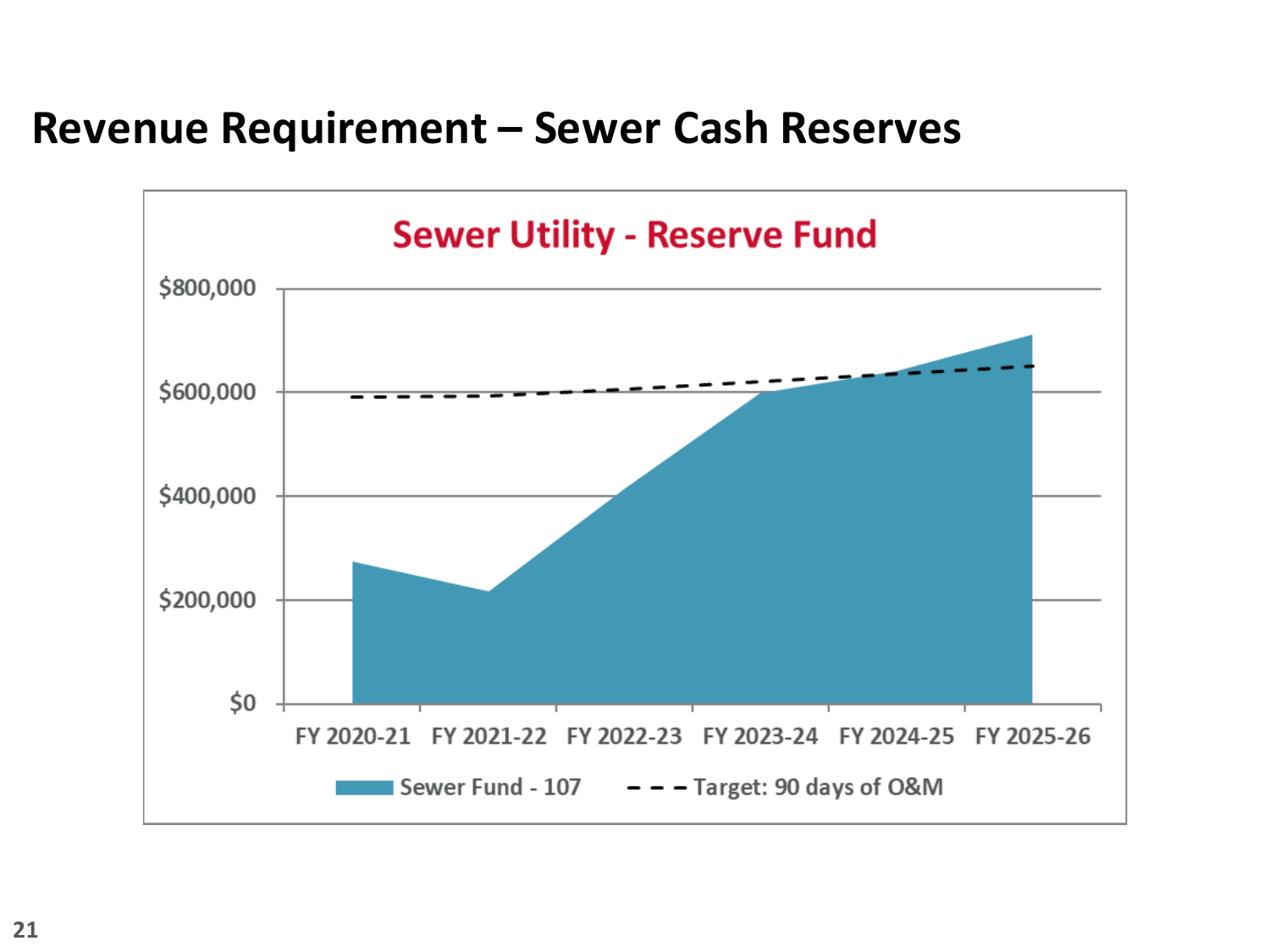#### **Revenue Requirement – Solid Waste Summary**

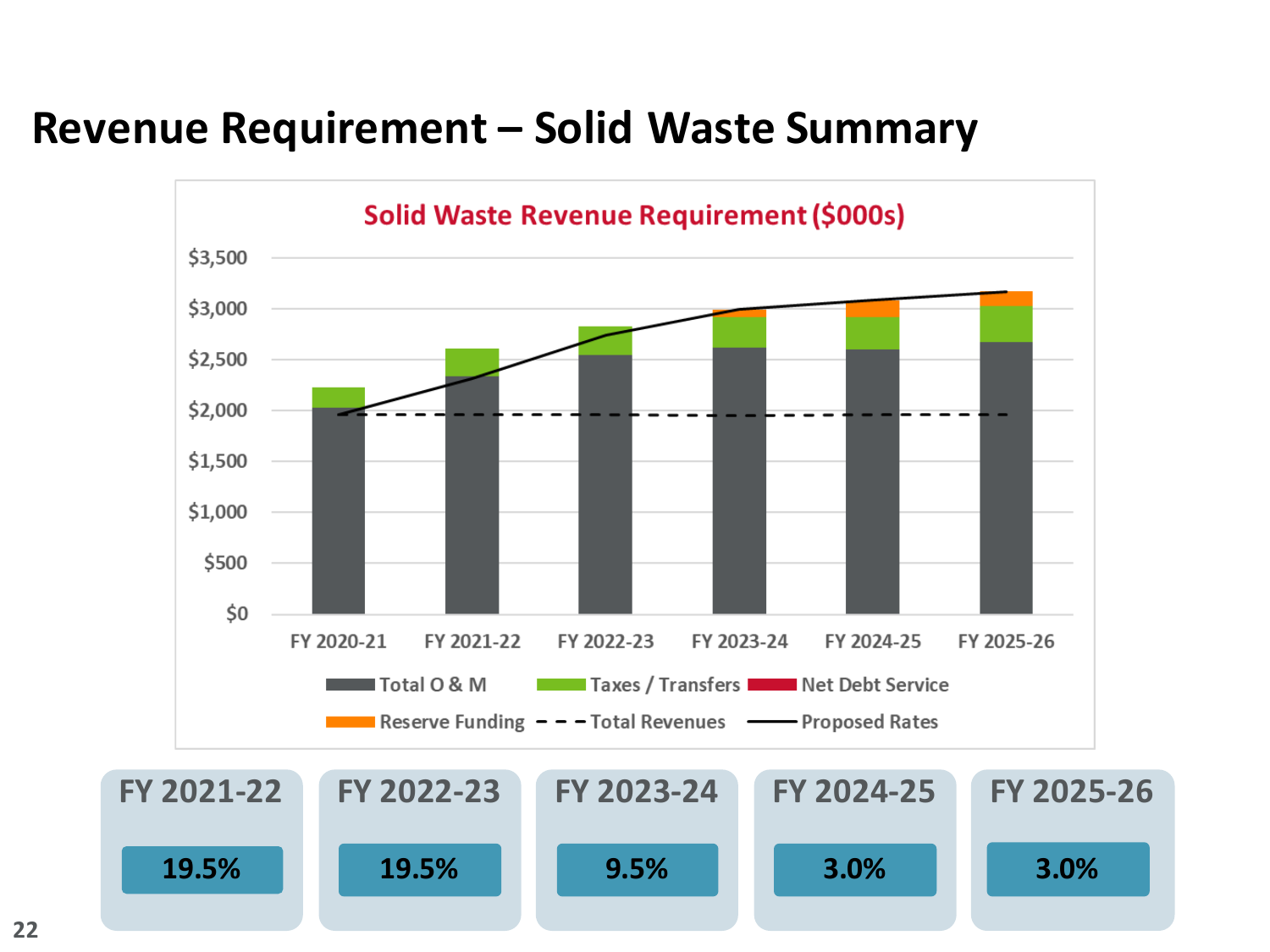#### **Revenue Requirement – Solid Waste Cash Reserves**

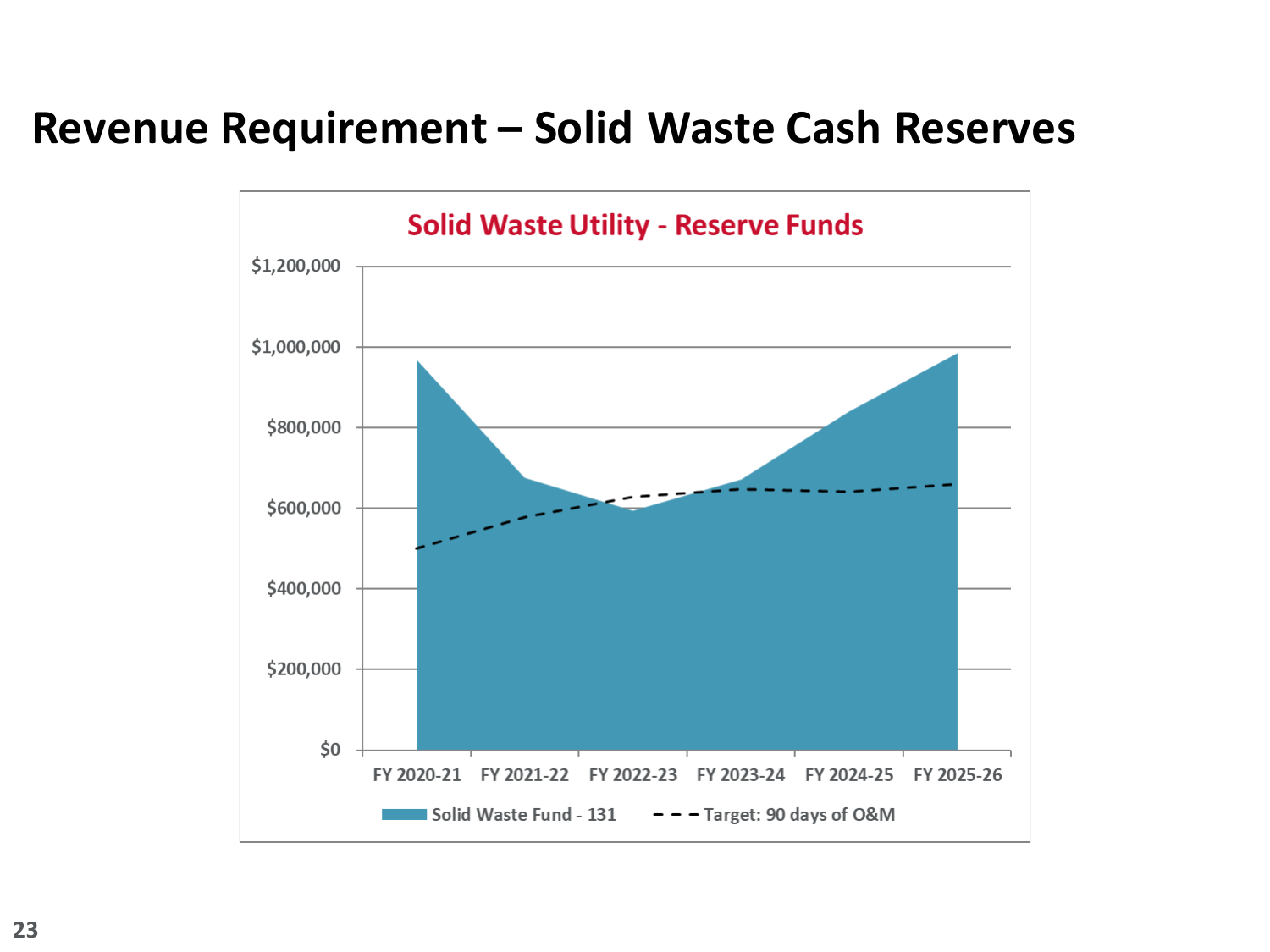#### **Revenue Requirement – Saltwater Capital**

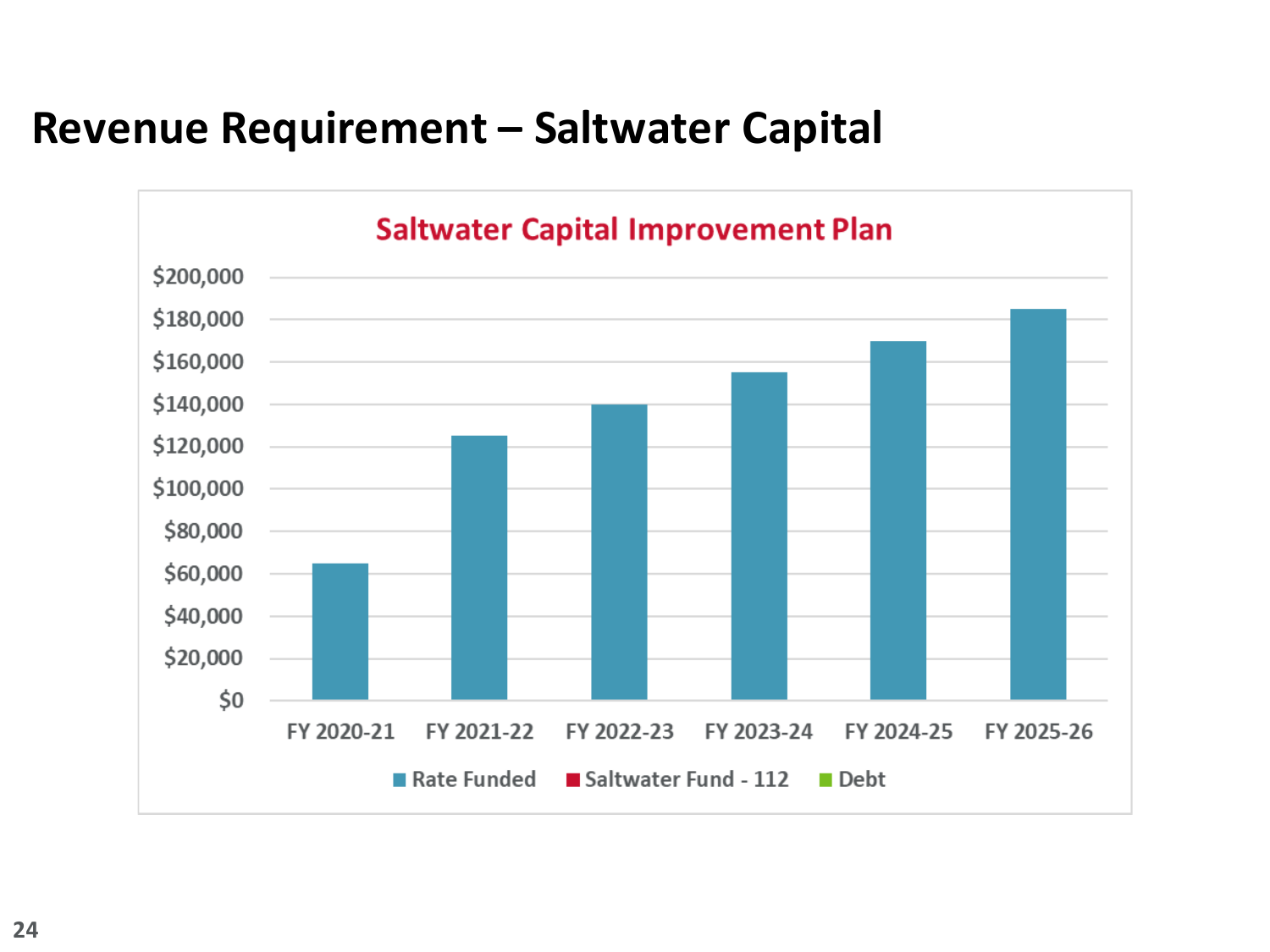#### **Revenue Requirement – Saltwater Summary**



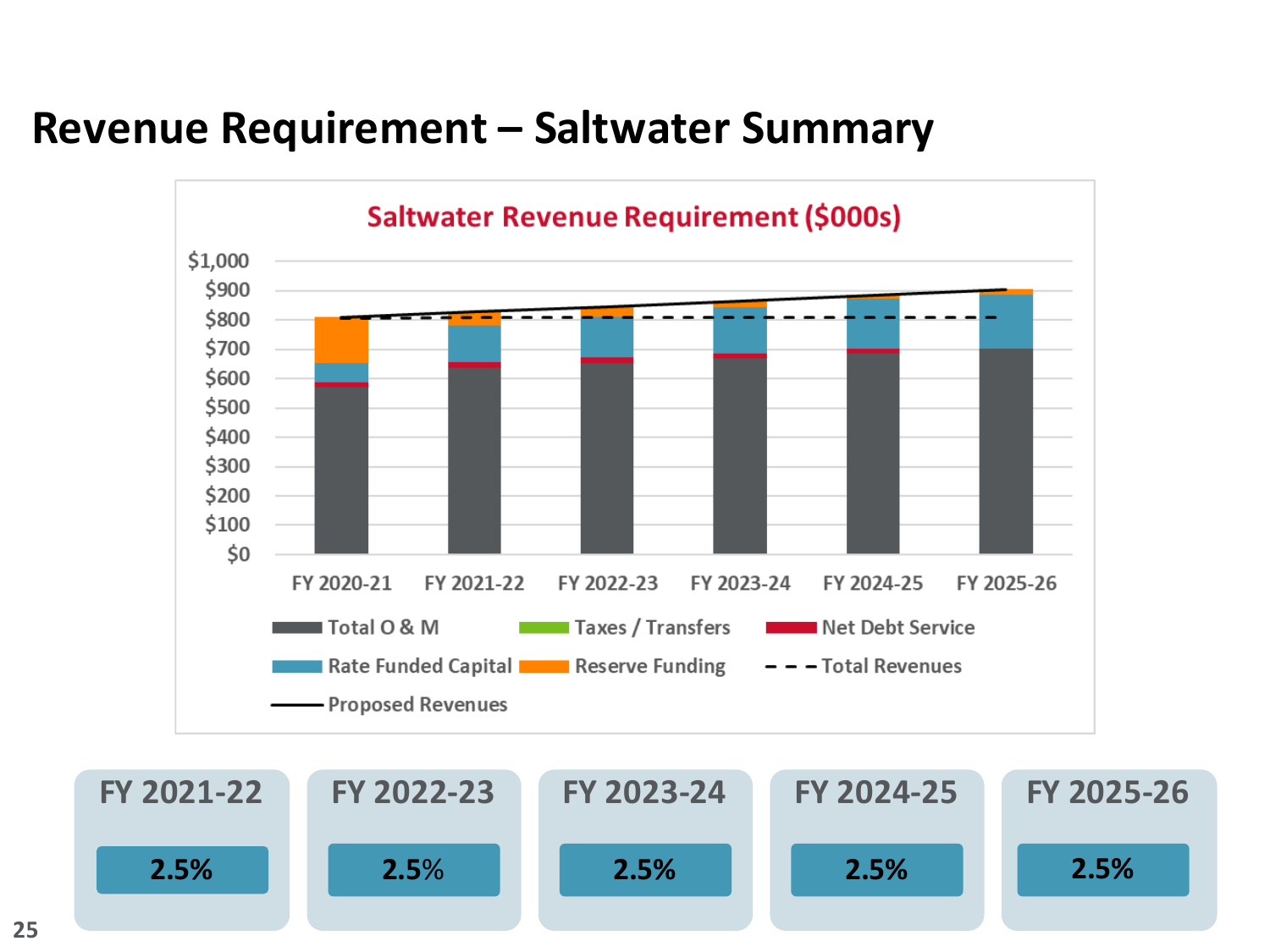#### **Revenue Requirement – Saltwater Cash Reserves**

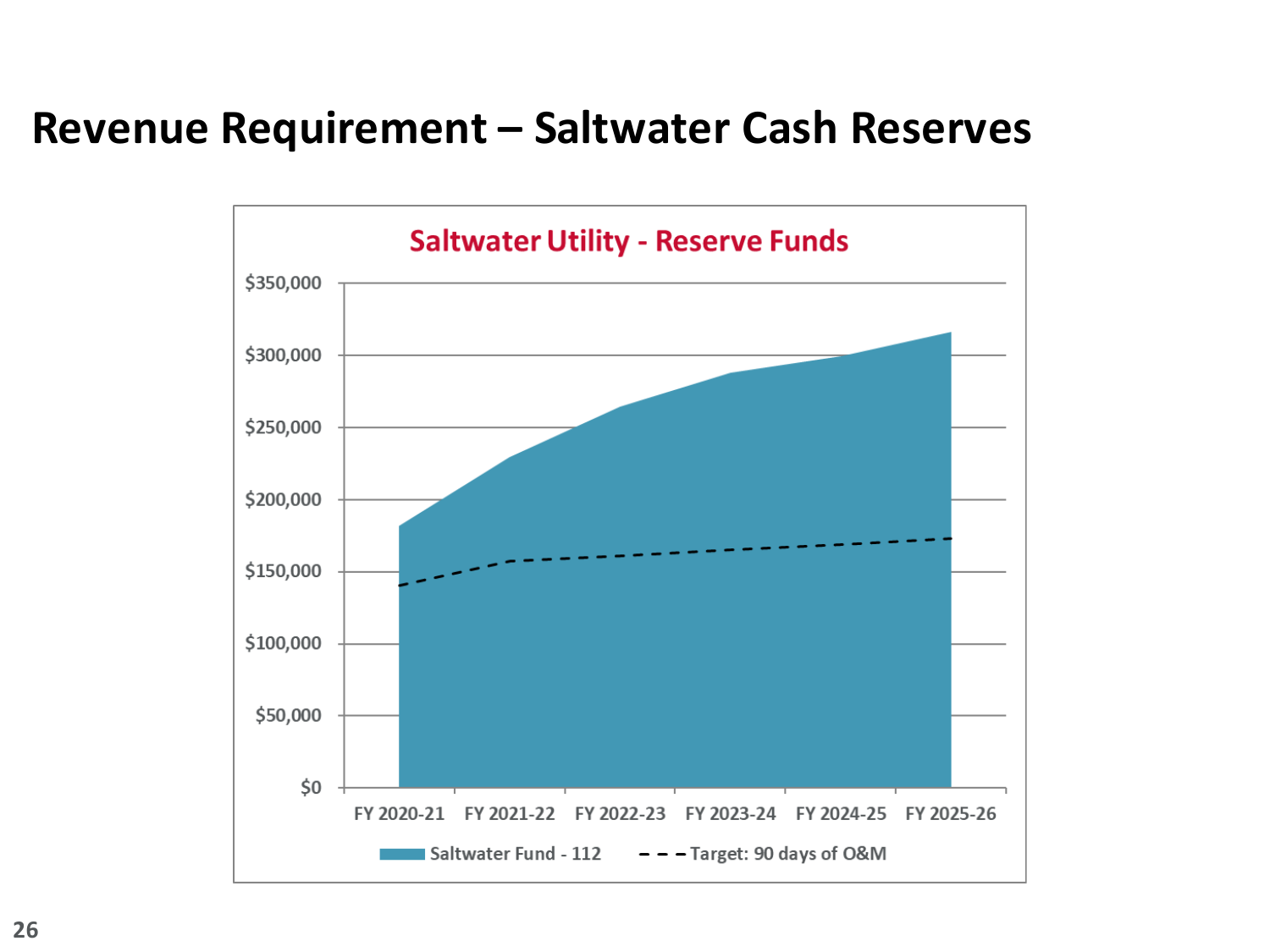#### **Rate Design – Sewer Monthly Bill Impacts**

|                          | Present | Proposed | <b>Difference</b> |      |
|--------------------------|---------|----------|-------------------|------|
| <b>Customer Class</b>    | Rates   | Rates    | \$                | %    |
| Residential              | \$72.75 | \$77.84  | \$5.09            | 7.0% |
| <b>Public Shower</b>     | 24.15   | 25.84    | 1.69              | 7.0% |
| Hotel                    | 40.01   | 42.81    | 2.80              | 7.0% |
| Laundries                | 98.21   | 105.09   | 6.88              | 7.0% |
| Shops / Offices          | 72.75   | 77.84    | 5.09              | 7.0% |
| Combined Shops / Offices | 46.56   | 49.82    | 3.26              | 7.0% |
| Take-out Restaurant      | 110.43  | 118.16   | 7.73              | 7.0% |
| Churches                 | 147.08  | 157.37   | 10.29             | 7.0% |
| Bar / Restaurant (<100)  | 218.75  | 234.05   | 15.31             | 7.0% |
| Bar / Restaurant (>100)  | 327.09  | 349.98   | 22.89             | 7.0% |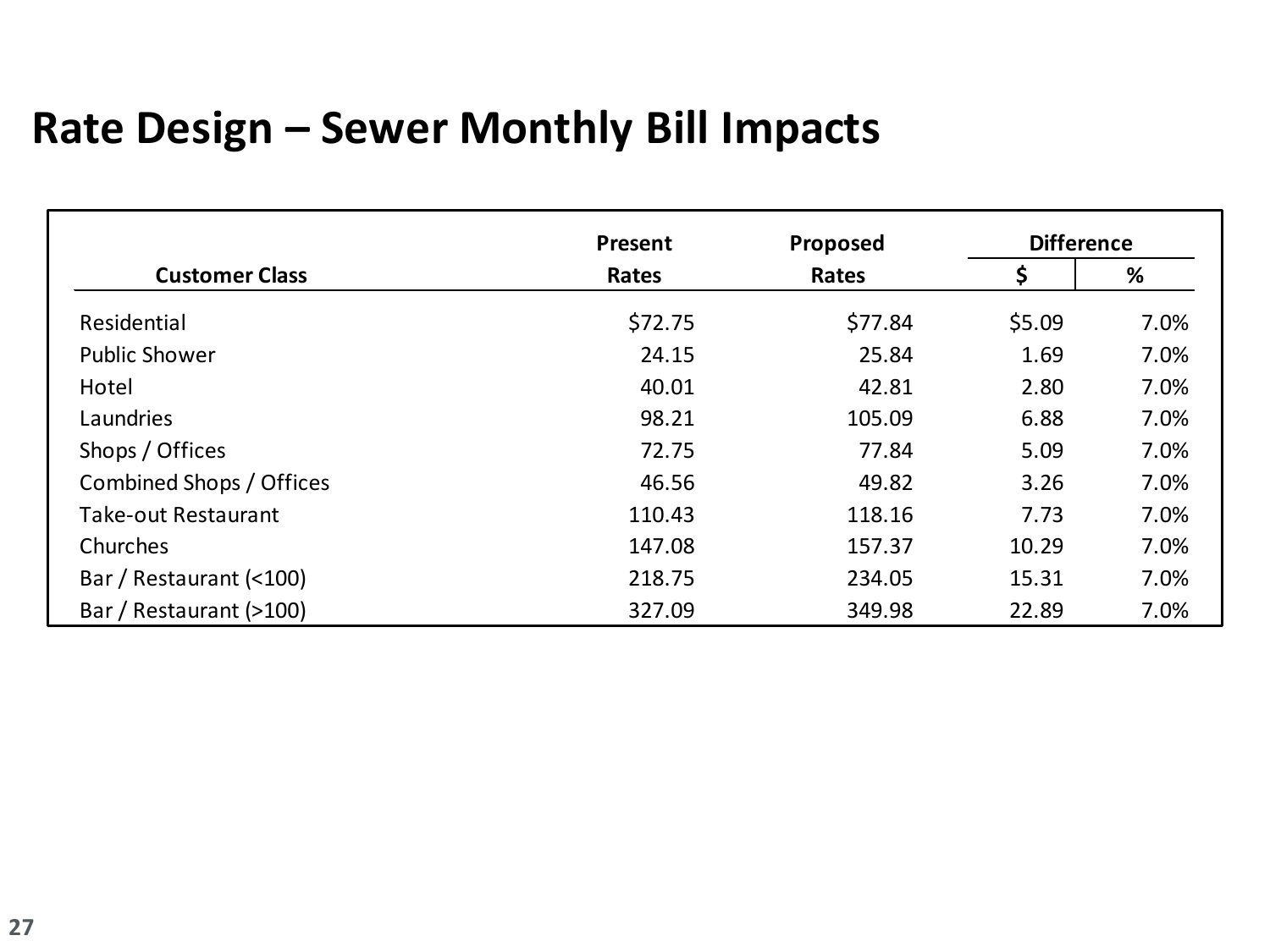#### **Rate Design – Solid Waste Monthly Bill Impacts**

|                         | <b>Present</b> | <b>Proposed</b> | <b>Difference</b> |       |  |
|-------------------------|----------------|-----------------|-------------------|-------|--|
| <b>Customer Class</b>   | <b>Rates</b>   | <b>Rates</b>    | \$                | %     |  |
| Residential             | \$46.63        | \$55.72         | \$9.09            | 19.5% |  |
| $Res > 10$ Units        | 37.31          | 44.58           | 7.28              | 19.5% |  |
| Shops / Office          | 73.68          | 88.05           | 14.37             | 19.5% |  |
| Grocer                  | 221.04         | 264.14          | 43.10             | 19.5% |  |
| <b>Gathering Space</b>  | 36.84          | 44.03           | 7.18              | 19.5% |  |
| Restaurants < 100 seats | 294.72         | 352.19          | 57.47             | 19.5% |  |
| Restaurants > 100 seats | 589.43         | 704.37          | 114.94            | 19.5% |  |
| Restaurants - Take Out  | 147.36         | 176.09          | 28.73             | 19.5% |  |
| <b>Hotel Room</b>       | 17.77          | 21.23           | 3.46              | 19.5% |  |
| Grease Removal          | 2.56           | 3.06            | 0.50              | 19.5% |  |